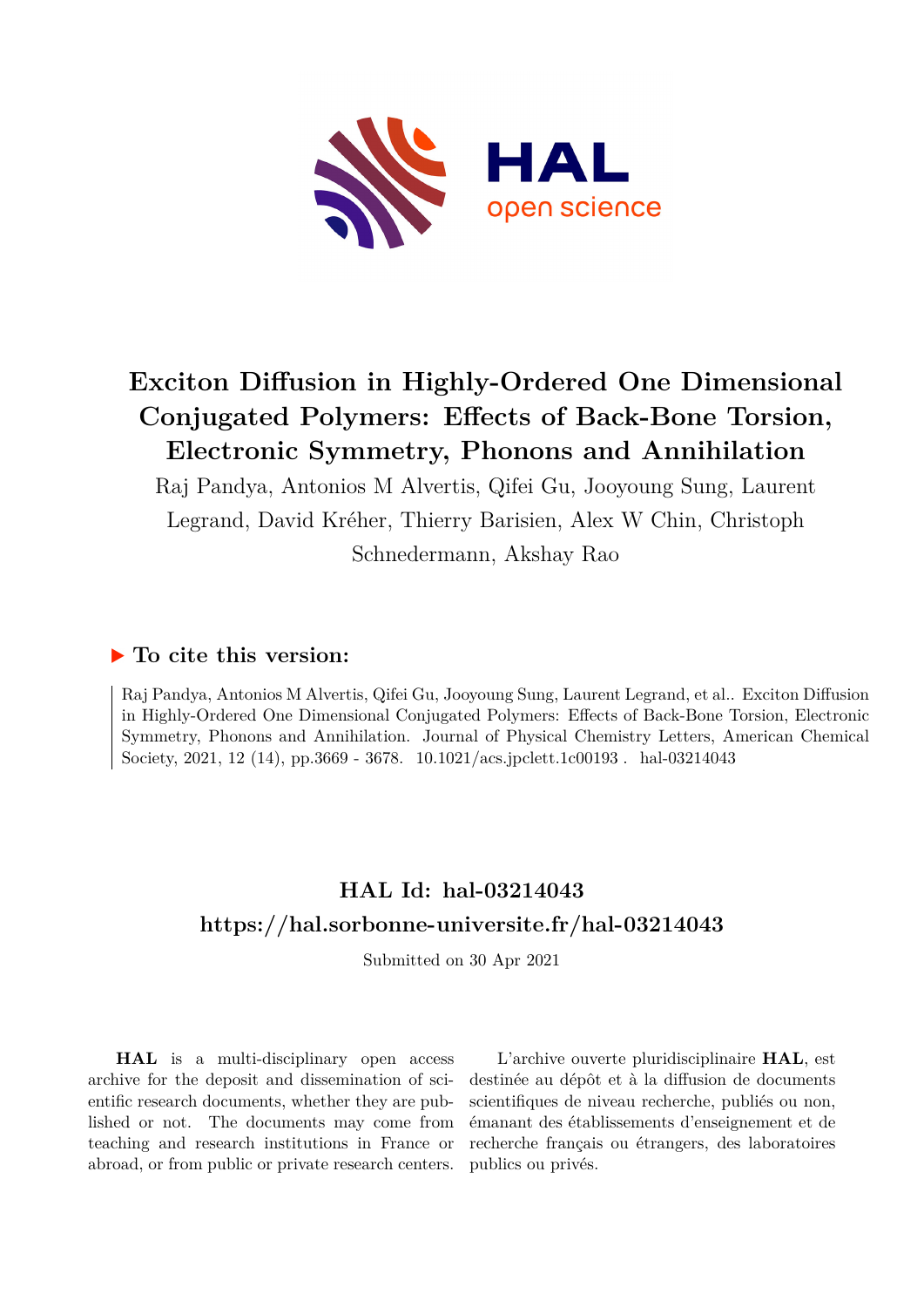# **Exciton Diffusion in Highly-Ordered One Dimensional Conjugated Polymers: Effects of Back-Bone Torsion, Electronic Symmetry, Phonons and Annihilation**

<sup>1</sup>Raj Pandya\*, <sup>1</sup>Antonios M. Alvertis, <sup>1</sup>Qifei Gu, <sup>1</sup>Jooyoung Sung, <sup>2</sup>Laurent Legrand, <sup>3</sup>David Kréher, <sup>2</sup>Thierry Barisien, <sup>2</sup>Alex W. Chin, <sup>1</sup>Christoph Schnedermann, and <sup>1</sup>Akshay Rao\*

<sup>1</sup>Cavendish Laboratory, University of Cambridge, J.J. Thomson Avenue, CB3 0HE, Cambridge, United Kingdom

<sup>2</sup>Sorbonne Université, CNRS, Institut des NanoSciences de Paris, INSP, 4 place Jussieu, F-75005 Paris, France

3 Sorbonne Université, CNRS, Institut Parisien de Chimie Moléculaire (IPCM) UMR 8232, Chimie des Polymères, 4 Place Jussieu, 75005 Paris, France

correspondance : \*rp558@cam.ac.uk, ar525@cam.ac.uk

https://doi.org/10.1021/acs.jpclett.1c00193

## **Table of Contents Graphic**



#### **Abstract**

Many optoelectronic devices based on organic materials require rapid and long-range singlet exciton transport. Key factors controlling exciton transport include material structure, exciton-phonon coupling and electronic state symmetry. Here, we employ femtosecond transient absorption microscopy to study the influence of these parameters on exciton transport in one-dimensional conjugated polymers. We find that excitons with  $2^1A_g$  symmetry and a planar backbone exhibit a significantly higher diffusion coefficient  $(34 \pm 10 \text{ cm}^2 \text{ s}^{-1})$  compared to excitons with  $1^1\text{B}_u$ <sup>+</sup> symmetry  $(7 \pm 6 \text{ cm}^2 \text{ s}^{-1})$  with a twisted backbone. We also find that exciton transport in the  $2^1A_g$  state occurs without exciton-exciton annihilation. Both  $2^1A_g^-$  and  $1^1B_u^+$  states are found to exhibit sub-diffusive behaviour. *Ab initio GW*-BSE calculations reveal that this is due to the comparable strengths of the exciton-phonon interaction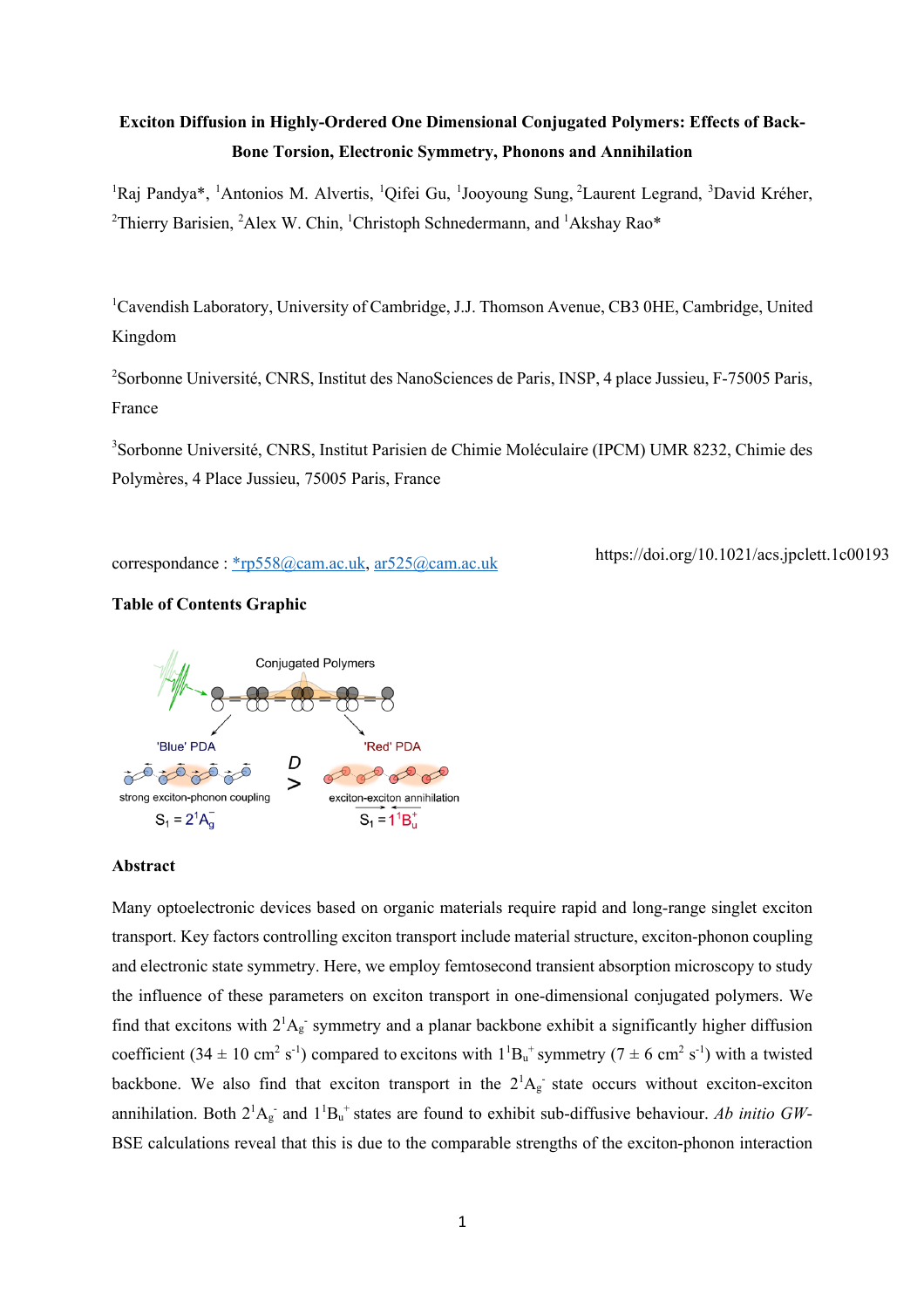and exciton coupling. Our results demonstrate the link between electronic state symmetry, backbone torsion and phonons in exciton transport in π-conjugated polymers.

Keywords: conjugated polymers, transient absorption microscopy, exciton diffusion, exciton-exciton annihilation, exciton trapping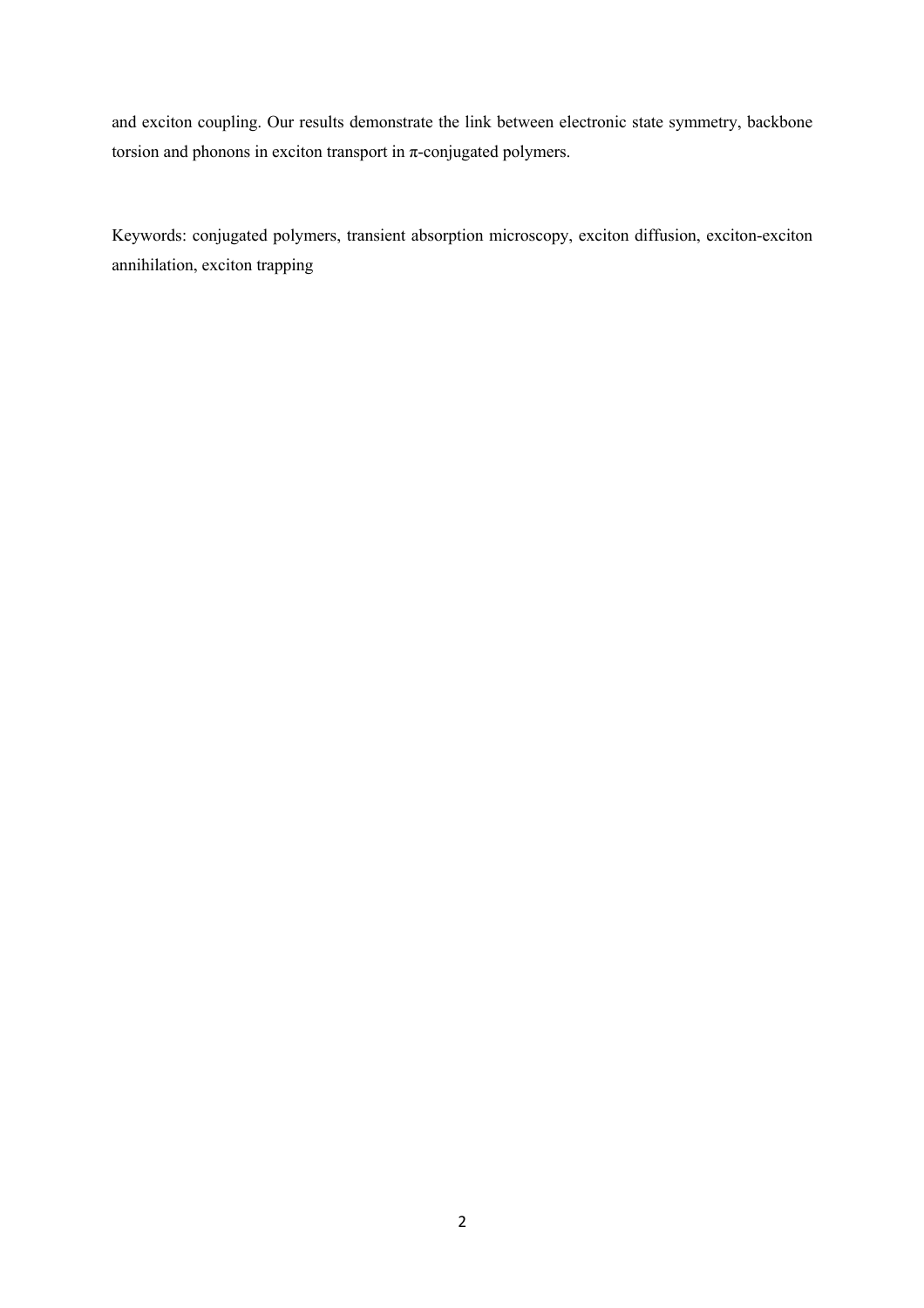#### **Introduction**

Organic optoelectronic devices ranging from light-emitting diodes to photovoltaic cells and transistors<sup>1-</sup>  $3$  are frequently based on linear polymers with a  $C_{2h}$  point group symmetry. Here, the electronic ground state (S<sub>0</sub>) exhibits  $1^1A_g^+$  symmetry. Depending on the polymer conjugation length and backbone geometry the first (S<sub>1</sub>) and second (S<sub>2</sub>) excited electronic states are either of  $2^1A_g$  or  $1^1B_u^+$  symmetry<sup>4,5</sup>. Irrespective of the exact state ordering, photoexcitations in conjugated polymers rapidly form excitons in the lowest energy excited S<sub>1</sub> state. When the S<sub>1</sub> state is of  $2^1A_g$  symmetry the materials are typically non-fluorescent, the S<sub>1</sub> state supports some triplet-pair character  ${}^{1}(TT)^{6-8}$  and frequently shows a short electronic lifetime. On-the-other hand polymers with an  $S_1$  state of  $1^1B_u^+$  character are often luminescent with long electronic lifetimes $9,10$ .

Despite our considerable understanding of the electronic structure of conjugated polymers<sup>3,4,11-15</sup>, the impact of the electronic symmetry of the S<sub>1</sub> state on exciton diffusion behaviour remains largely unexplored. In other words, is it not known whether a  $2^1A_g$  or  $1^1B_u$  symmetry state would provide better exciton transport properties? At first glance it might appear that the longer lifetimes of  $1^1B_u^+$ states would enable longer exciton diffusion lengths. But the significantly altered electronic structure and many-body character of  $2^1A_g$  states may provide access to unique diffusion properties. The experimental study of exciton diffusion in molecular systems is challenging due to the difficulties associated with measuring ultrafast, nanoscale exciton diffusion properties in systems that exhibit sub-100 ps electronic lifetimes coupled with sub-100 nm exciton diffusion lengths<sup>12,13</sup>. Critically challenges associated with systematically tuning polymer electronic structure without introducing detrimental effects such as interchain disorder, cross-linking, *etc*. have until now prevented a systematic investigation of electronic symmetry on exciton diffusion.

#### **Results**

Here, we overcome these problems by using femtosecond transient absorption spectroscopy and microscopy<sup>16–19</sup> to measure exciton transport in different topochemically (*i.e.* near defect-free as compared to solution processed materials) polymerised polydiacetylene (PDA) chains. PDAs offer an ideal platform to study the effect of electronic properties on exciton transport for several key reasons. Structurally, PDAs consist of extended (2 to 5 µm) one-dimensional polymer chains that are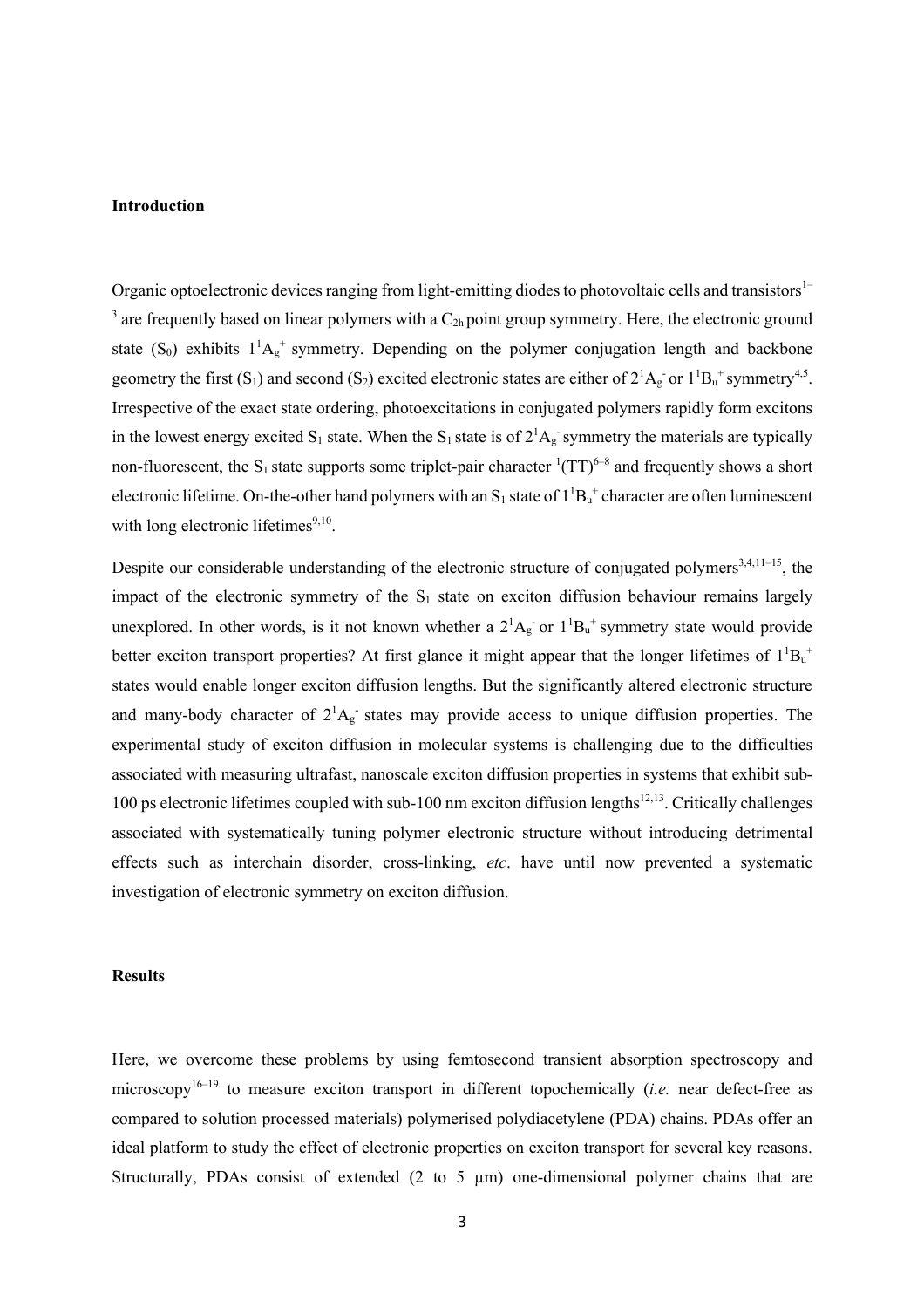distinguished by the degree of back-bone torsion. Perfectly planar polymer chains are typically referred to as 'blue' PDA, while polymer chains with a defined back-bone torsional angle (40°) are known as 'red' PDA. We note that although the 'blue' PDA actually has redder absorption peaks than the 'red' PDA, the naming convention is historical and based on the colour of the crystals<sup>20</sup>. In this study the chains are dilutely (polymer content  $10^{-4} - 10^{-3}$  w/w) and homogeneously distributed (50 – 100 nm separation) in a  $\sim$  500 nm thick crystal of their monomer; the size of the domains within the macroscopic crystal are  $\sim$ 20  $\mu$ m<sup>2</sup> (see SI, S1). We refer to these samples henceforth as (thin) films. PDAs have found widespread use in a range of optoelectronic applications such as temperature sensors<sup>21</sup>, lithographic resists<sup>22</sup>, dye sensitised solar cells<sup>23</sup>, photoelectric devices<sup>24</sup> and transistors. Although it has found less use than other conjugated polymer systems such as P3HT or polyfluorene the absence of significant interchain disorder, crosslinking, and integration into nanostructures allows the theoretical properties of correlated 1D electronic systems to be tested in the *idealized* polymer limit in PDA, as such as it is a model system to investigate exciton transport in polymer systems. The electronic structure of PDAs are very similar to other modern conjugated polymers such as polyacenes, iso-indigo-based polymers<sup>9,10,25</sup>. carotenoids<sup>26</sup> and singlet-fission materials making the results here applicable to many other systems. The torsional backbone angle is controlled by the side-chains of the diacetylene monomer and exact synthetic preparation method as shown in a previous study<sup>27</sup>. Other than the backbone torsion both PDAs show near-identical structural and chemical material properties, *i.e.* degrees of polymer content, polymer alignment, structural disorder, *etc*. (SI, Figure S1). Electronically, both PDA phases display strong coupling between the monomer units and exhibit large exciton coherence lengths $20,27-29$ . Owing to the planar backbone geometry, 'blue' PDA exhibits an optically accessible  $1^1B_u^+(S_2)$  which lies above a  $2^1$ A<sub>g</sub> (S<sub>1</sub>) state. This ordering gives rise to a broad visible absorption spectrum dominated by vibrational progressions at 1400-1500 and 2100 cm<sup>-1</sup> (C=C and C≡C stretching mode, blue spectrum; Figure 1b). By contrast, the energetic ordering in 'red' PDA is reversed due to backbone torsions, resulting in a dark  $2^1A_g (S_2)$  state lying above the optically-accessible  $1^1B_u^+(S_1)$  state. As a consequence, 'red' PDA exhibits a significantly blue-shifted absorption spectrum compared to 'blue' PDA (Figure 1b).

The ensemble excited state properties of 'blue' and 'red' PDA films following photo-excitation with a 10 fs pump pulse centred at 560 nm<sup>30</sup> are shown Figure 1c,d. In 'blue' PDA, the pump-probe spectrum is characterised by a sharp stimulated emission (SE) band at 650 nm, a broad photoinduced absorption (PIA) at 750 – 900 nm and a second narrower PIA at 680 – 700 nm (Figure 1c). By using spectral decomposition methods outlined in a previous study<sup>31</sup> and fitting the electronic decays (exponential) decay convoluted with instrument response) we find that the SE  $(1^1B_u^+)$  decays mono-exponentially to the ground state with a lifetime of  $630 \pm 10$  fs, while the PIA at  $750 - 900$  nm decays with a lifetime  $1300 \pm 40$  fs and the PIA at  $680 - 700$  nm with  $2300 \pm 130$  fs. The observed excited-state features and dynamics agree excellently with previous reports<sup>20,31,32</sup>. Following this agreement, we can assign the SE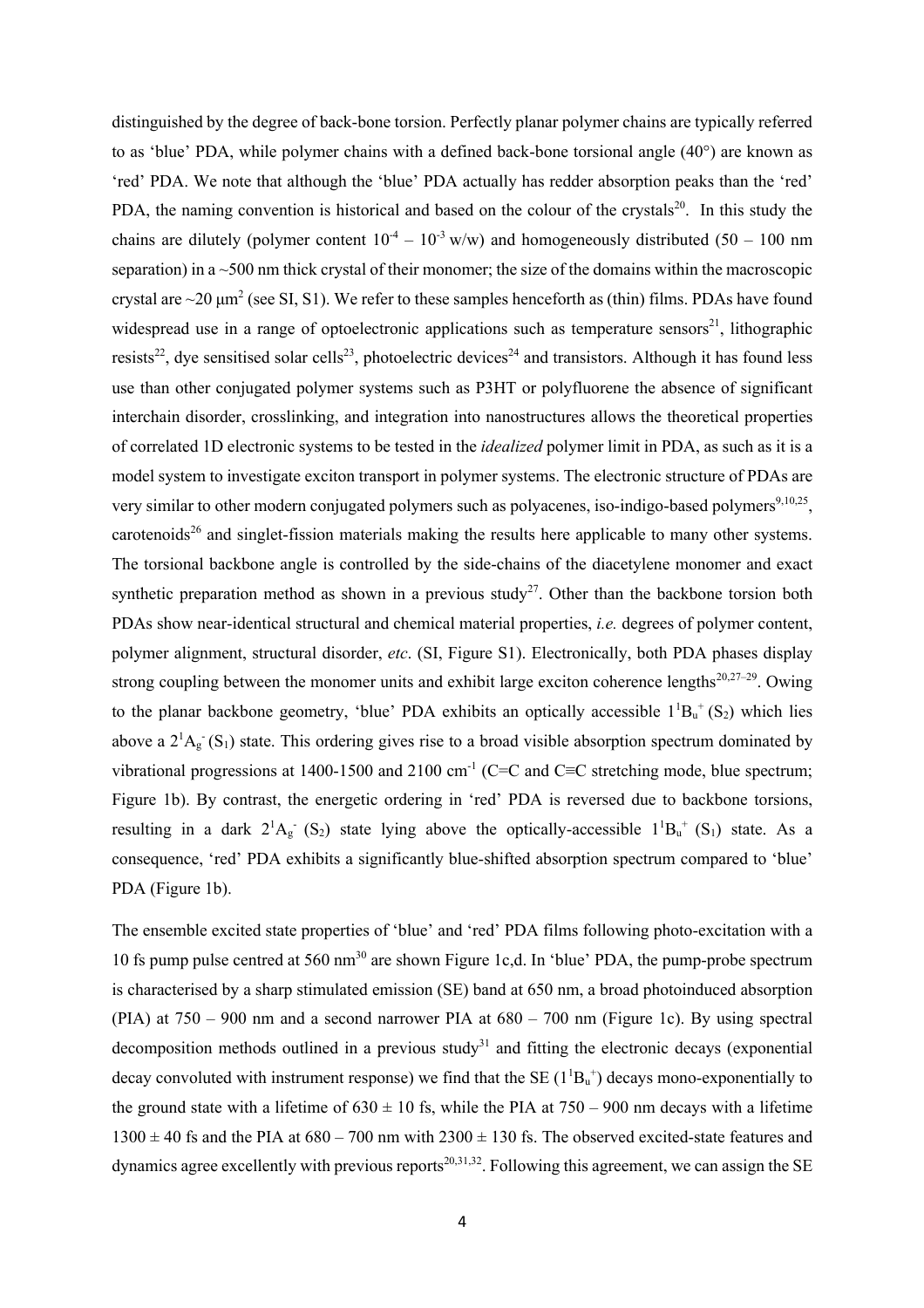band to  $1^1B_u^+(S_2)$ , the broad PIA is attributed to the  $2^1A_g^-(S_1)$  state and the narrow PIA at  $680-700$ nm to a hot, vibrationally excited, ground state<sup>32–34</sup>. Photoexcitation of 'blue' PDA to  $1^1B_u^+(S_2)$  is thus followed by rapid internal conversion within 90 fs to  $2^1A_g(S_1)$  (*i.e.* rise time for  $2^1A_g$  kinetic as derived following spectral decompostion<sup>31</sup>) as determined by spectral decomposition methods<sup>31</sup>, which decays back to the ground state. In 'red' PDA the transient absorption spectrum shows a single broad PIA in the  $650 - 900$  nm range. The decay of this PIA is  $13.8 \pm 0.2$  ps and has been suggested to correspond to the transition between  $1^1B_u^+$  (which is the S<sub>1</sub> state in this system) and a state lying at ~3-3.5 eV, of  ${}^{n}A_{g}$  or charge transfer (CT) character<sup>27</sup>. We emphasise that we carried out both fs-TA (and fs-TAM measurements, see below) as a function of carrier density (excitations per unit length of polymer chain  $(n_0)$  in a range from  $n_0 = 0.1 - 2$  nm<sup>-1</sup>; SI, S4). In both cases these results showed that for 'blue' PDA the kinetics do not vary with carrier concentration whereas annihilation was observed for 'red' PDA.



**Figure 1: Structural and optical characterisation of 'blue' and 'red' PDA. a.** Chemical structure and packing side-chains of 'blue' (left) and 'red' (right) PDA. In 'blue' PDA the backbone is planar, whereas in 'red' PDA there is a 40° twist angle between adjacent monomer units in the chain. **b.** Absorption spectra of 'blue' and 'red' PDA. **c-d.** Selected spectral slices of pump-probe spectra of 'blue' (c) and 'red' PDA (d). The photoinduced absorption bands of the  $2^1A_g$  and  $1^1B_u$  states are marked. Shaded regions indicate probe wavelengths used in transient absorption microscopy experiments. The right panels show kinetics and associated exponential decay fits at indicated probe wavelengths.

In order to extract the exciton diffusion characteristics of 'blue' and 'red' PDA we performed widefield femtosecond transient absorption microscopy (fs-TAM) with a similar 10 fs pump pulse centred at 560 nm17,19,35. In fs-TAM a pump pulse is focussed *via* a high-numerical aperture (NA=1.1) objective to near the diffraction limit Gaussian spot ( $\sigma$  = 143 nm), which locally creates excitons within the sample. After a variable time delay, a broadband, 7 fs probe pulse centered at 780 nm is loosely focussed on the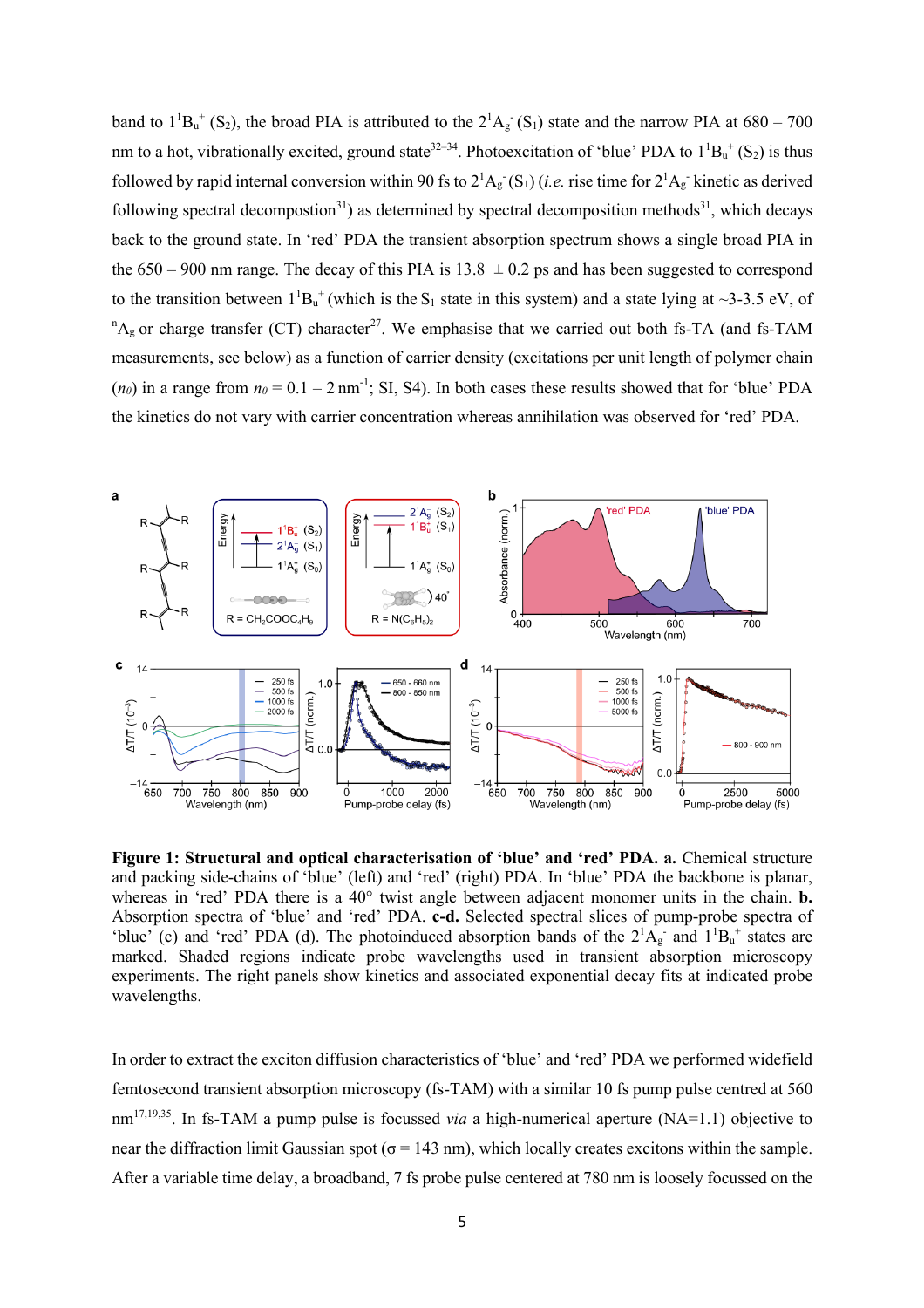sample to image the pump-induced signal changes in the material. The transmitted probe is subsequently imaged onto a two-dimensional detector. By recording the transmission image with and without the pump pulse incident on the sample, we calculated the spatially-resolved transient absorption image of the locally excited exciton distribution as a function of pump-probe time delay. Tracking its temporal evolution then allows us to extract information about exciton diffusion properties. For 'blue' PDA we probed in the centre of the  $2<sup>1</sup>A<sub>g</sub>$ . PIA band at 800 nm (blue stripes in Figure 1c), while the probe wavelength in 'red' PDA was set to 790 nm to be centred with the  $1^1B_u^+$  PIA (orange stripes in Figure 1d). Spectral decomposition based on previous studies<sup>31</sup> demonstrates that this wavelength ensures that we exclusively monitor the  $S_1$  exciton population, free of other spectral features. This point is discussed further in SI, S2 where we report the probe wavelength dependence of the fs-TAM demonstrating the 'hot' exciton and  $S_1$  diffusion properties to be distinct. Although 'blue' PDA undergoes faster electronic relaxation as compared to its 'red' counterpart it is important to note that the electronic relaxation and diffusion coefficient are not necessarily linked *i.e.* dark channels, internal conversion, *etc*, will change the lifetime but not necessarily the diffusion coefficient.

To quantify the spatial extent of the signal, we extracted the spatial standard deviation for all transient absorption images using a 2D Gaussian fit (see SI, S3). We subsequently computed the mean-squaredisplacement (MSD) for the underlying spatial exciton profile, which is a measure of the change in the spatial extent of the exciton population as a function of time. Fitting is performed with a 2D Gaussian as opposed to Bessel function (which results from the far-field radiation pattern of a transmitted planewave probe). This is due to the computational complexity associated with the latter and the fact that fitting with a 2D Gaussian shows that the diffraction rings are reproduced faithfully. This implies that the deviation from a true two dimensional spatial profile in our measurements, due to the diffraction ring, has no effect on the retrieved spatial standard deviation (see SI,S3). As shown in Figure 2a,b, both samples exhibit a pronounced increase in their MSD over the first 5 ps with 'blue' PDA displaying MSD values exceeding 'red' PDA. In both PDA phases, the exciton propagation is highly anisotropic and proceeds exclusively along a single axis (see SI, S3). This behaviour is expected based on the onedimensional structure of PDA and the low polymer content  $(10^{-4} – 10^{-3} w/w)$  of the samples remains, preventing inter-chain transport. Several chains will be excited by the pump pulse with the pump probe signal taken as the average of all chains within the exciting spot. Our results therefore suggest that exciton propagation proceeds along the long-axis of the PDA chains (monoclinic  $b$  axis of crystals)<sup>20,27</sup>. We remark that varying the probe wavelength within the broad PIA did not alter the observed transport behaviour (SI, Figure S2).

Although the PDA chains are highly ordered, their thin films are known to contain some underlying nanoscale inhomogeneity. We therefore repeated fs-TAM measurements on 30 sample locations in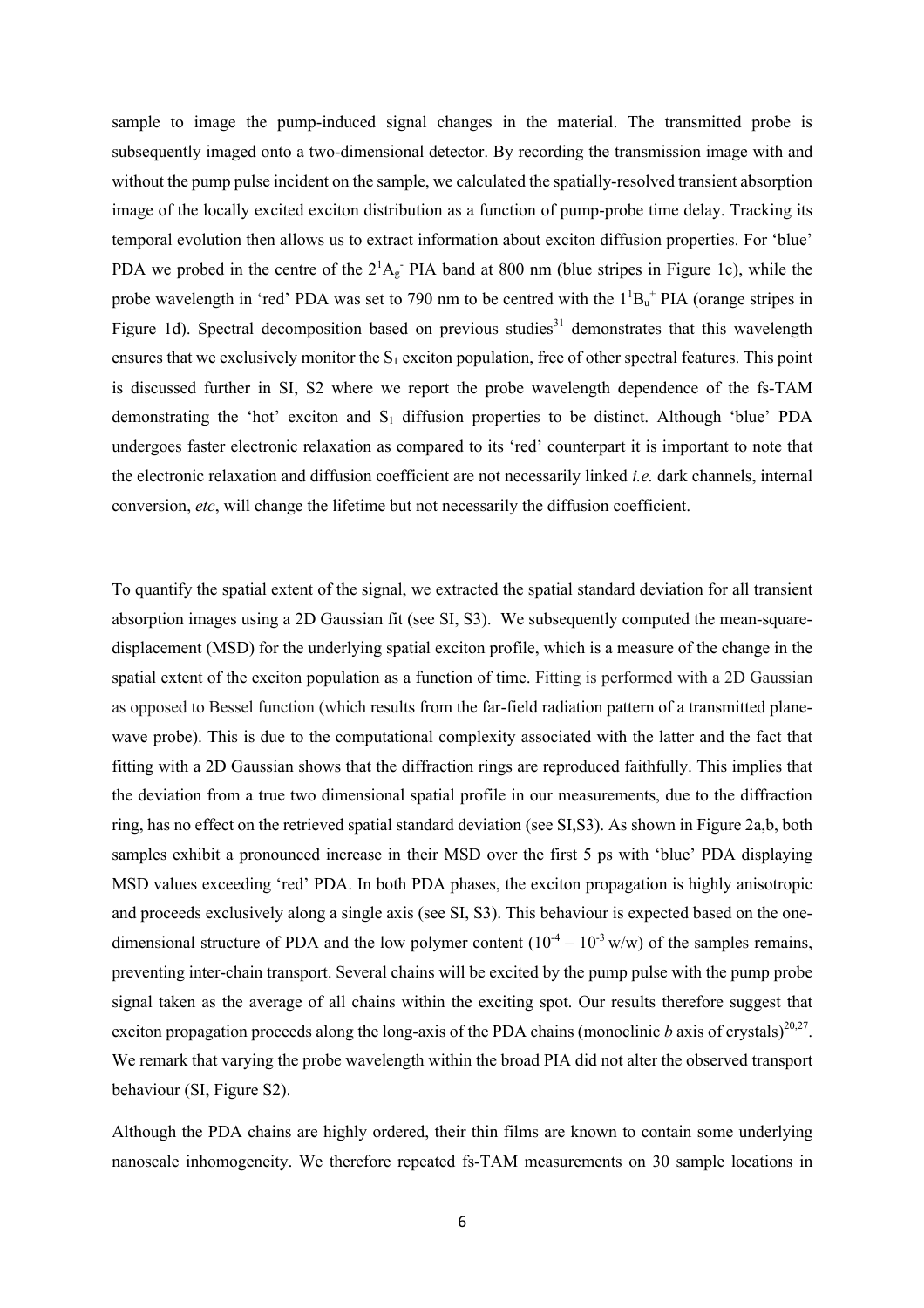'blue' PDA and 21 in 'red' PDA, to build up a statistical picture of singlet exciton transport. Furthermore, to accurately compare the spatial dynamics of both samples, we restricted our analysis to time-delays  $>250$  fs in order to avoid effects due to  $S_2-S_1$  internal conversion processes in 'blue' PDA.



**Figure 2: Femtosecond transient absorption microscopy results for 'blue' and 'red' PDA. a-b.** MSD curves for 'blue' (a) and 'red' PDA (b), respectively. Solid line shows average curves whereas faint lines are from individual sample locations. Due to the faster decay in 'blue' PDA, the MSD was only recorded to 2.3 ps. **c.** Scatter-box plot of diffusion coefficients for 'blue' and 'red' PDA. Boxed area is 25-75% range, with horizontal line representing median and whiskers for interquartile range. Filled black rectangles represent the mean.

A salient feature of the MSD curves displayed in Figure 2a and 2b is that for 'blue' PDA the maximum MSD value reached is typically greater than 'red' PDA. In order to extract the relevant diffusion coefficients, we constructed the associated differential diffusion equation<sup>36</sup>

$$
\frac{\partial n(x,t)}{\partial t} = D \left[ \frac{\partial^2 n(x,t)}{\partial x^2} \right] - \frac{n(x,t)}{\tau} - \frac{\gamma n(x,t)^2}{\sqrt{\tau}}.
$$
 (1)

Here  $n(x, t)$  is the electronic population at a time *t* and position *x*, *D* is the diffusion coefficient,  $\tau$  is the electronic lifetime and  $\gamma$  is a coefficient which accounts for exciton-exciton annihilation. In the absence of exciton annihilation this equation can be solved to show that in one dimension,

$$
MSD(t) = A (t - t_0)^{\alpha}, \qquad (2)
$$

where *A* is proportionality factor and  $\alpha$  accounts for non-linearity in time. In the case of  $\alpha = 1$  we retrieve normal diffusion, while  $\alpha > 1$  is known as super-diffusive behavior and  $\alpha < 1$  is referred to as subdiffusive behavior. In this latter case a time-dependent diffusivity  $D(t)$  can be defined as,

$$
D(t) = \frac{1}{2}A(t - t_0)^{\alpha - 1}.
$$
 (3)

In the presence of annihilation no analytical solution exists and equation (1) must be fit to extract *D* and  $\gamma^{36}$  (see SI, S3 for further details). We emphasize that in the data shown in Figure 2,3,  $\alpha$  is an empirical fix applied to the equation to best match the experimental data as opposed to being derived from the analytical solution to equation 1.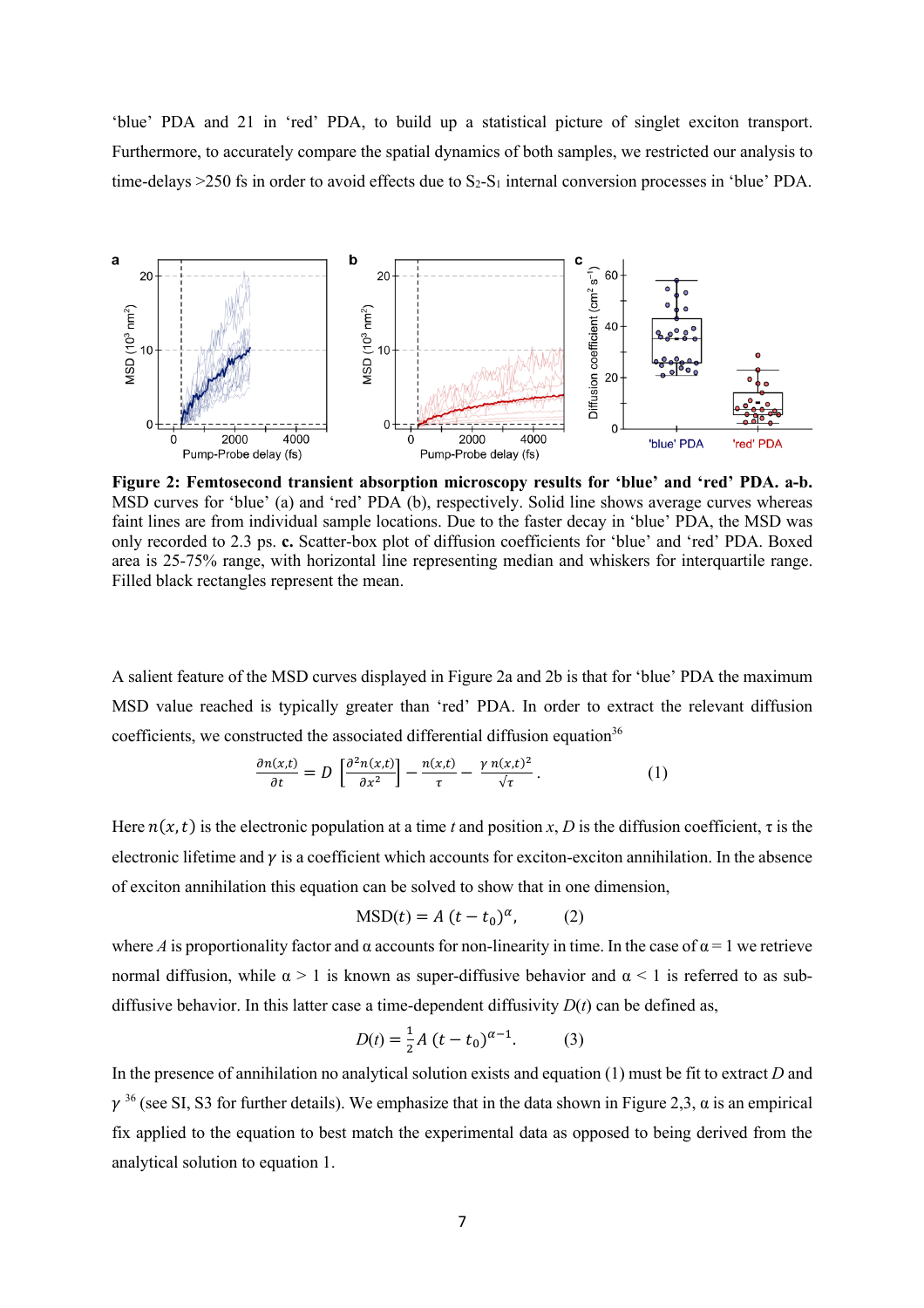

**Figure 3: Femtosecond transient absorption microscopy as a function of carrier density for 'blue' and 'red' PDA. a-b.** In the case of 'blue' PDA (a) there is no dependence of the MSD on the carrier density, whereas in 'red' PDA (b) the diffusion coefficient increases at higher pump fluences. In this latter case exciton-exciton annihilation effects can be considered to be playing a role.  $n_0$  represents the number of (initial) excitations per nm of polymer chain.

To identify, which model should be applied, we carried out a fluence dependence on the same sample spot for both PDAs, as shown in Figure 3. Here, we find that the transient spatio-temporal dynamics of 'blue' PDA do not vary with power (Figure 3a), while 'red' PDA displays a pronounced power dependence (Figure 3b), indicative of a higher annihilation rate. This increased annihilation rate of  $1^1B_u^+$ compared to  $2^1$ A<sub>g</sub> excitons is an important observation that is not well understood. While beyond the scope of this article, we note that the  $2^1A_g$  state exhibits a lower transition dipole moment than  $1^1B_u^+$  $7,37$ . Given that the annihilation cross-section of a state is proportional to its transition dipole moment<sup>38–</sup> <sup>40</sup> this may explain why the  $2^1$ A<sub>g</sub> symmetry excitons do not exhibit significant annihilation effects<sup>41</sup>. A similar effect has been observed in H- and J-aggregate systems. In the former, where  $S_1$  is dark, the phase relationship between two dipoles leads to destructive interference and suppressed annihilation, whereas in J-aggregates where S<sub>1</sub> is bright the opposite occurs<sup>41-43</sup>. The  $2^1A_g$  excitons can still scatter in such a way that would lead to annihilation (impact ionisation, Auger effects, *etc*), but this would require the excitons to be very close, or at high densities. We note that it is possible that local geometry/structure around the excitons prevents them from approaching each other, and that the excitation density does not reach the magnitudes required for short-range annihilation mechanisms to be operative (on the timescales of internal conversion). Computing the inter-exciton separation (at the highest excitation densities used in the study) shows that excitons remain separated by at least 1 monomer unit in both 'blue' and 'red' PDA suggesting Auger and impact ionisation events can indeed be ignored (see SI, S5). Other effects such as disorder or local microstructure may in addition to the symmetry of  $S_1$  play a role in supressing annihilation in 'blue' PDA. Study of other polyene systems such as carotenoids which have been shown to have similar dynamics to  $PDA<sup>31</sup>$ , may aid this, however independently investigating the effects of symmetry remains challenging.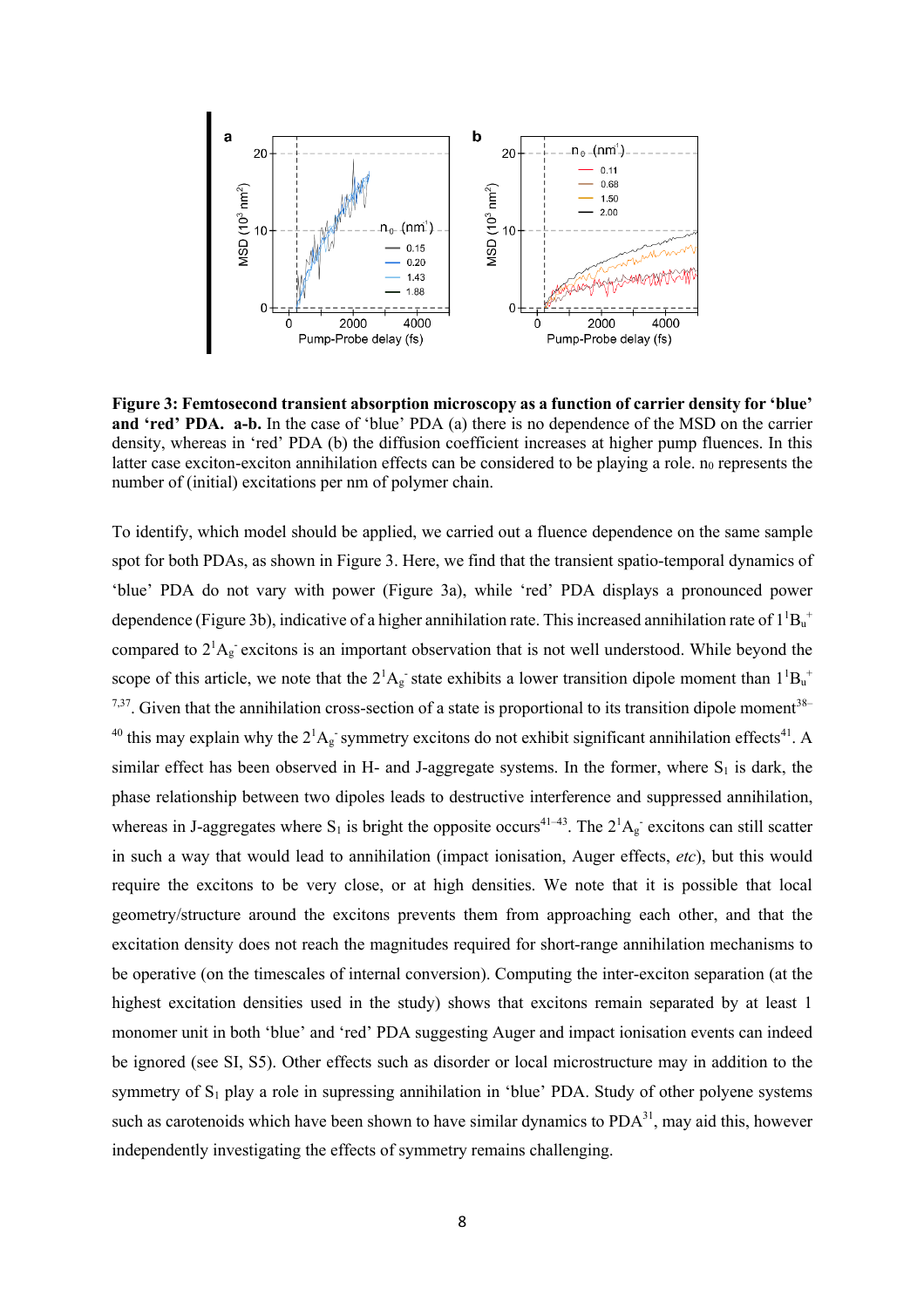Based on the observed power dependence, we applied equation 1 to directly extract diffusion constant, *D*, and annihilation parameter,  $\gamma$  for 'red' PDA. In contrast, for 'blue' PDA we fit equation 2 to the MSD trace to extract *A* and  $\alpha$  and then extract the diffusion coefficient from the time-dependent diffusivity  $D(t)$  according to equation 3. Following this analysis, we derive a mean diffusion coefficient of  $34 \pm 10$  cm<sup>2</sup> s<sup>-1</sup> for 'blue' PDA (value at 2500 fs, see SI, S3 for full  $D(t)$ ), which is significantly larger and more varying across different sample locations as compared to 'red' PDA with  $7 \pm 6$  cm<sup>2</sup> s<sup>-1</sup>. We remark that the spread in diffusion coefficients for 'blue' PDA is larger than for 'red', however further studies are required to ascertain the origin of such behaviour. The exponent value, α, for 'blue' PDA lies between 0.7 – 0.9 and indicates sub-diffusive exciton transport. For 'red' PDA the annihilation coefficient, v, ranged between  $0.1 - 1.1$  cm s<sup>-0.5</sup> (SI, S5). The units of cm s<sup>-0.5</sup> reflect the one-dimensional nature of polymer. The annihilation coefficient, like the diffusion coefficient, will be time dependent, however is found not to vary in the time range studied here nor is found to vary significantly with sample location (SI, S5). We note that to obtain *D* for 'red' PDA the fluence dependent traces were fit independently. The data in Figure 2 captures the heterogeneity (between sample locations) at a single fluence. The variation in the annihilation coefficient is further captured by repeating fluence dependent measurements at four different sample locations;  $\gamma$  is found to have a maximum spread of 0.21 cm s<sup>-0.5</sup>.

Critically, while this annihilation factor is substantial, the ratio of the first and third term in equation 1 is  $\sim$ 3 – 5 at early times, rising to  $\sim$ 10 – 20 after 3 ps (SI, S5). This suggests that the annihilation is still only a minor contributor to the sub-diffusive transport<sup>44</sup>. In comparison to other conjugated polymer systems the annihilation coefficient in 'red' PDA is around 10 times lower *e.g.* as compared to polyfluorene<sup>45</sup> where  $\gamma$  was measured to be  $\sim$ 3 cm s<sup>-0.5</sup>. However,  $\gamma$  is also 2 – 3 orders of magnitude larger than in these systems<sup>1</sup> and more comparable to that observed in 2D TMDC materials such as  $\text{MoS}_2^{46}$ , black phosphorous<sup>47</sup> and 2D perovskites<sup>48</sup>. Comparison of absolute values should however be performed with care due to the time dependent nature of the diffusion coefficient and the difference in dimensionality between these systems. At early times (sub-1 ps)  $\gamma$  will be higher due to the radiative decay of excitons, the  $t^{-1/2}$  dependence of the annihilation parameter and static annihilation; we do not consider this latter contribution at the fluences used here in-line with other studies<sup>45</sup>. We note for 'red' PDA, the diffusion coefficients extracted in Figure 2c are from traces at the lowest fluence used in this study ( $n_0$  (carriers per unit length of polymer)  $\sim 0.1 \text{ nm}^{-1}$ ).

#### **Discussion**

Having discussed the origin of the observed exciton dynamics we can determine the overall diffusion length from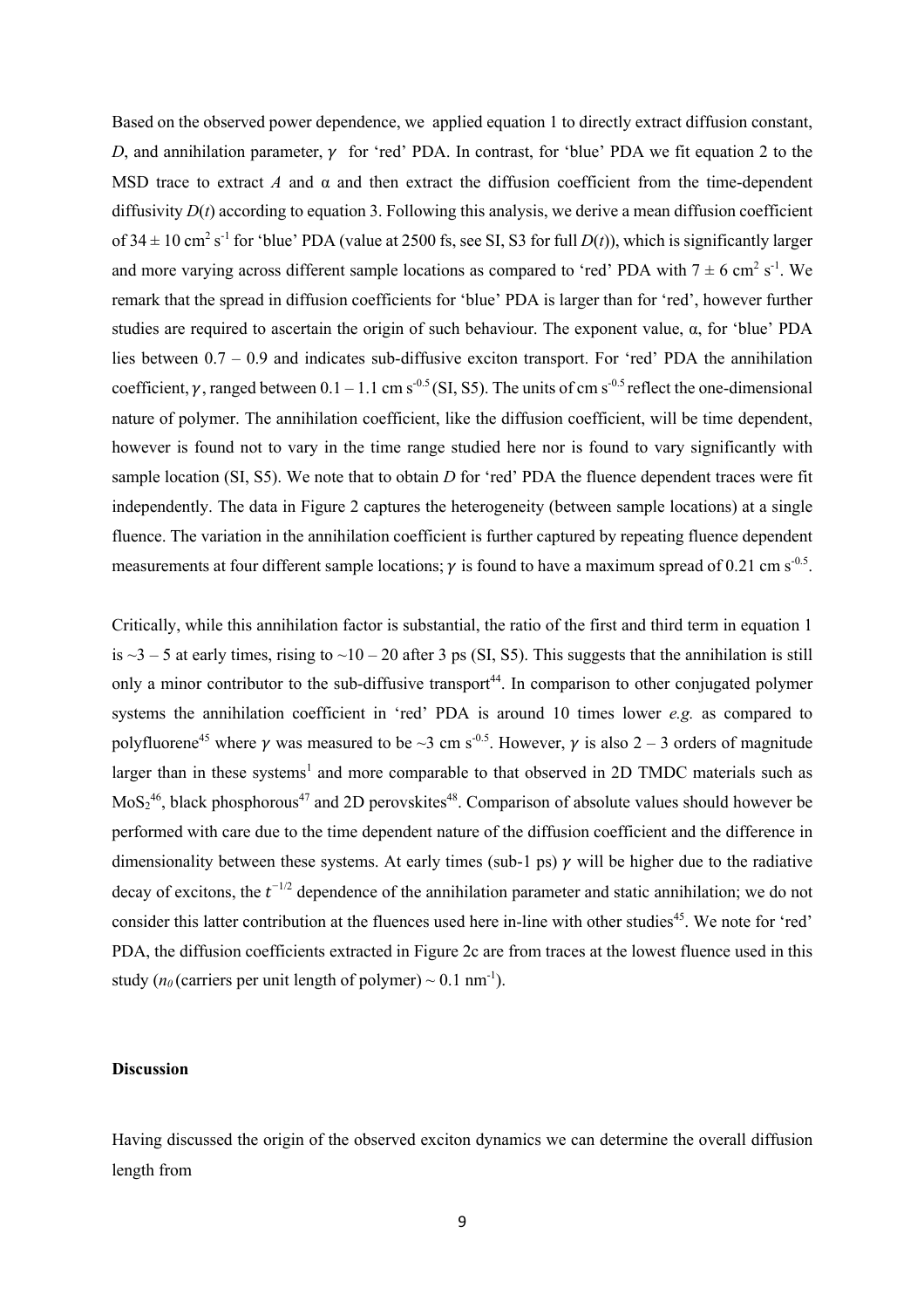$$
L_D = \sqrt{2D\tau_{elec}},\qquad(5)
$$

where  $\tau_{elec}$  is the intrinsic lifetime of the underlying process. Previously we have determined for  $2^1A_g$ ,  $\tau_{\text{elec}}$  is ~600 fs, whereas for  $1^1B_u^+$ ,  $\tau$  ~9000 fs <sup>31</sup>. Based on these values we can extract diffusion lengths of  $26 \pm 6$  nm and  $33 \pm 5$  nm, for 'blue' and 'red' PDA, respectively. It is noteworthy to mention that the diffusion length is similar for both systems, despite their stark difference in diffusion coefficient and annihilation characteristics. Long-range exciton transport thus requires not only highly mobile excitons with minimized annihilation, but also long state lifetimes. We re-emphasise at the polymer concentrations used here, the PDA chains do not interact, with the separation between chains  $(\sim 100 \text{ nm})$ being larger than the exciton diffusion length. Indeed, several studies have shown that inter-chain hopping and the formation of inter-chain charger transfer states does not occur in PDA<sup>49,50</sup>. In a previous study it was also shown that exciting at the band-edge of PDA, whose band-edge absorption is dominated by partially polymerised states, does not show any new spectroscopic signatures or electronic lifetime changes<sup>31</sup>. This again furthers the conclusion that hopping between chains does not occur. Finally, the low temperature absorption linewidth of crystals studied here is similar to that reported for isolated chains in previous studies (SI, S1) , this again suggests that inter-chain interactions are not significant<sup>51</sup>. These observations further corroborate the claim that defect states generally play little role in our observations here. Performing fs-TAM measurements on thicker PDA crystals which have a lower Urbach energy<sup>31</sup> (30 meV versus 34 meV) shows that the diffusion coefficient and dynamics remain qualitatively unchanged (SI, S4). There is however a small difference  $(0.6 - 2 \text{ cm}^2 \text{ s}^{-1})$  in the diffusion coefficient between the thick and thin crystals which may be related to the  $\sim$ 10% difference in electronic disorder; further studies are needed to fully confirm this. We finally also note that PDA crystals were masked under a polarised optical microscope prior to measurement (SI, S1) to ensure excitation was performed away from grain boundaries which can be well resolved in the materials. As such although the energetic disorder is larger than  $k_BT$  in the materials our results suggests that trap states are not significant in our observations or responsible for the difference in transport between 'blue' and 'red' PDA.

Despite the high diffusion coefficients obtained at room temperature in these systems (Figure 2), which would be suggestive of a strong tendency of excitons to delocalize, we observe sub-diffusive exciton transport in both  $2^1$ A<sub>g</sub> and  $1^1$ B<sub>u</sub><sup>+</sup> states, which is typical of strong exciton-phonon interactions<sup>52</sup> that lead to localized excitons. In order to understand these seemingly inconsistent observations, we employ *ab initio GW*-BSE calculations to quantify the two competing effects. These calculations on the properties of excitons and exciton-phonon interactions have previously been systematically tested on PDAs as a part of a separate study  $53$ . The electronic coupling between excitons residing on neighbouring monomers of the polymer chain (*J*-coupling) drives the system to a more delocalized state. From a calculation of the exciton bandwidth (the range of the energy-momentum dispersion along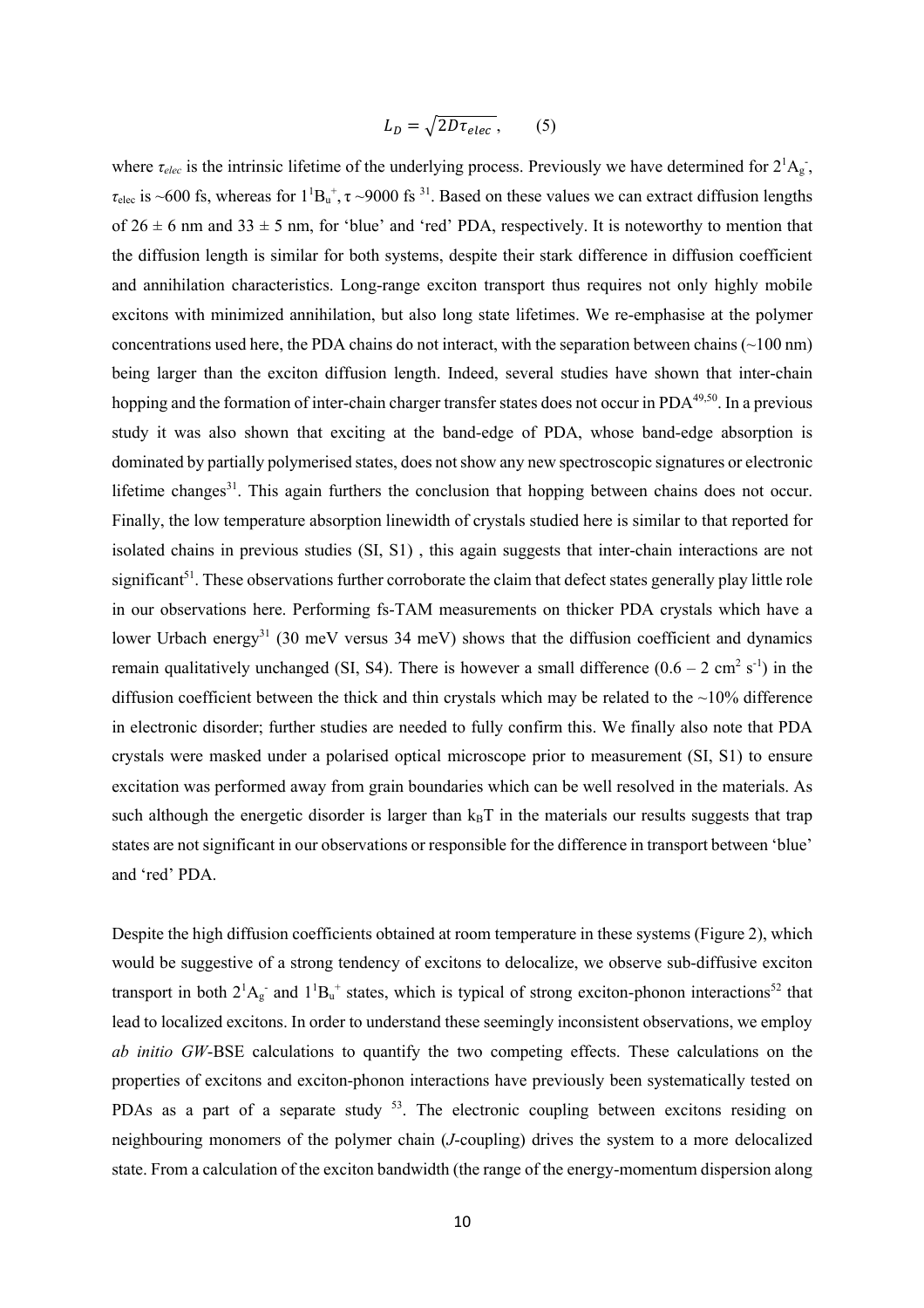the chain, SI, S6) we could determine  $J = 0.54$  eV for the  $1^{1}B_{u}^{+}$  state of the planar ('blue') PDA. Unfortunately, the multi-excitonic character of the  $2^1A_g$  state prevents us from obtaining the corresponding *J* value within *GW*-BSE, which is a methodology based on Green's functions that only captures single excitations<sup>54</sup> and cannot describe biexcitons<sup>55</sup>. Extending this formalism to describe excited states involving more than two particles is an active field of research and beyond the scope of this work. Nevertheless, the larger diffusion coefficient of the  $2^1A_g$  state makes it likely that it will have a value of *J* that is greater than 0.54 eV. The  $1^1B_u^+$  state of the 'red' PDA will have a smaller excitonic coupling compared to the same state in the 'blue' phase due to the decreased p-orbital overlap that the torsion  $\theta$  between subsequent monomers induces, and in particular a simple estimate of its value is  $J \cdot$  $cos\theta = 0.41$  eV. We note that while the  $2^1A_g$  state has been shown to possess <sup>1</sup>(TT) character, no free triplets $31$  have been observed to form in the specific type of red blue PDA crystals studied here, hence we do not consider their contribution here. This in accordance with the low triplet yield via singlet fission in PDA<sup>33,56</sup> and the generally low intersystem crossing yields in conjugated polymers<sup>57</sup>. This in agreement with the significantly lower diffusion coefficient reported for triplet excitons<sup>58,59</sup> ( $2-3$  orders of magnitude lower than observed here for singlets) and predictions of a lower J coupling<sup>55</sup>.

Moreover, we quantify the strength of exciton-phonon coupling by calculating the reorganization energy of the  $1^1B_u^+$  state of PDA to be  $\lambda = 0.43$  eV (SI, S7), which denotes the driving force of the system to localize after photoexcitation. The carbon-carbon double- and triple-bond stretch have the largest contribution to the reorganization energy (see Huang-Rhys factor, Table S2), resulting in the prominent vibronic progression of the absorption spectrum of Figure 1b. This can be intuitively understood from the fact that these vibrational motions allow the polymer chains to transiently explore configurations closer to the limit of a structure without Peierls distortion and hence to the metallic limit <sup>60</sup>. Indeed, the exciton wavefunction is significantly affected when these vibrations are displaced compared to other motions, as shown in Figure S6 of the SI. Moreover, phonons are known to lead to a renormalization of exciton properties compared to a 'static' picture  $^{61}$ . In order to quantify the vibrationally-induced renormalization of properties relevant to exciton diffusion in PDA we employ a quadratic approximation (SI, S7), which allows us to identify the effect of the individual phonon modes. We find that phonons at room temperature only lead to a small increase of the exciton energy by 15 meV, and a small decrease of the excitonic coupling by 5 meV. However, we find that the magnitude of the exciton transition dipole moment undergoes a more significant renormalization due to the effect of phonons, from a value of 1.82 a.u. to 1.30 a.u., and it is mainly the carbon-carbon double- and triplebond stretching motions that drive this effect (SI Table S3). This reduction in the magnitude of the transition dipole moment  $|\mu|$  results in reduced exciton-exciton annihilation, since the cross-section of this process is proportional to  $|\mu|$  as already discussed previously. Hence phonons appear to quench the competing to exciton diffusion effect of exciton-exciton annihilation.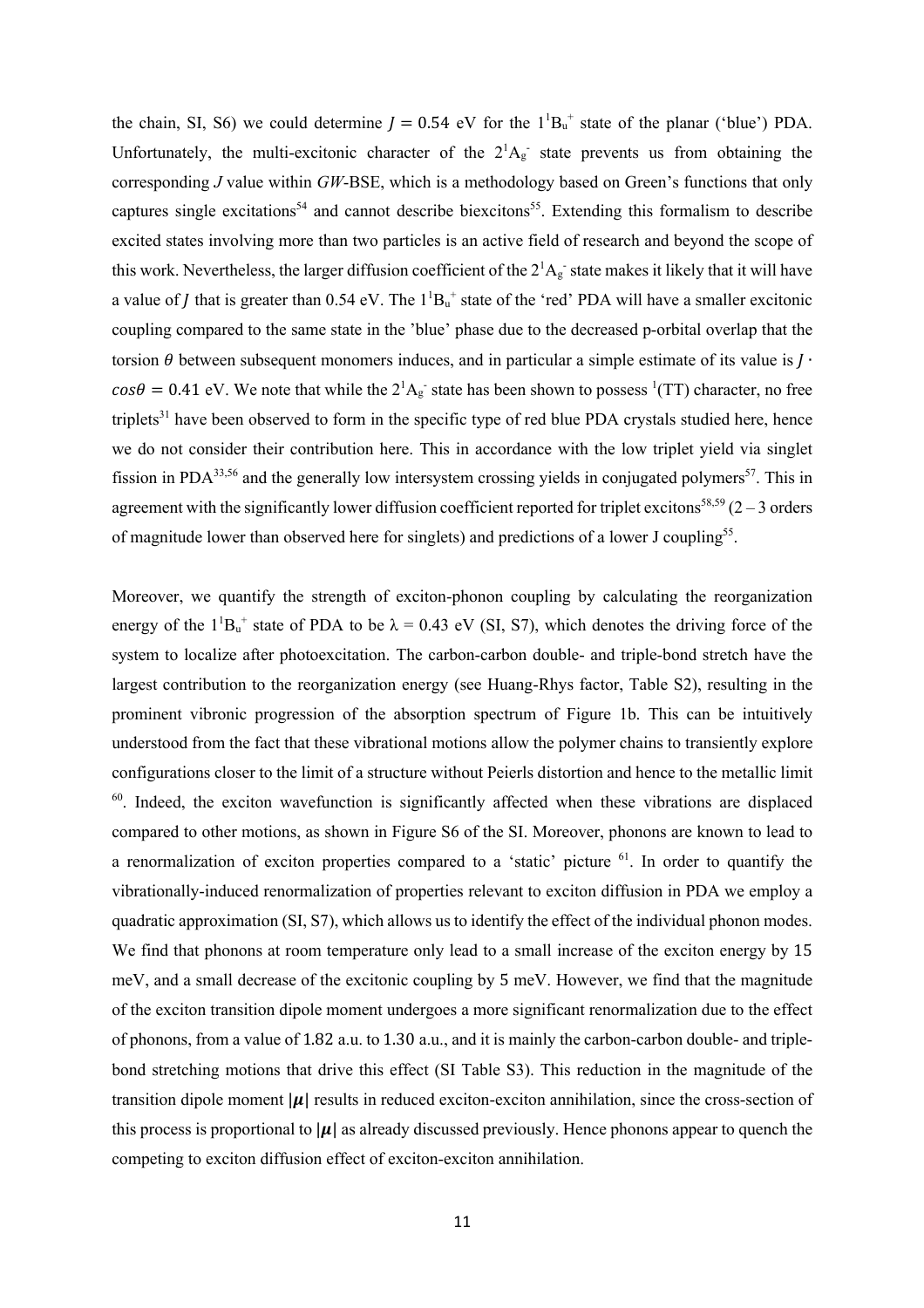Based on the reorganization energy and *J*-coupling strength, we can now classify the transport regime in which PDAs operate. If *J*-coupling is small compared to the reorganization energy, we anticipate the system to localize on a single monomer and transport will only occur via incoherent hopping. Conversely, in our PDA films, we calculated,  $J \sim \lambda$ . This suggests that exciton transport may operate in the coherent regime > where exciton delocalization is dominant<sup>62,63</sup>. However, the similarity between *J* and λ also suggests that exciton localization *via* exciton-phonon couplings can still occur. The subtle interplay between exciton-phonon coupling (localization) and *J*-coupling (delocalization) demonstrates that exciton transport occurs through the motion of partially delocalized excitons that reside on several monomers. This leads to sub-diffusive exciton transport with high diffusion coefficients. We expect this conclusion to carry to the  $2^1$ A<sub>g</sub> state, since the *J* coupling of this state is likely larger than that of  $1<sup>1</sup>B<sub>u</sub><sup>+</sup>$ , as its experimentally measured more rapid delocalization suggests. Moreover, increasing exciton delocalization has been shown to lead to reduced coupling to high-frequency phonons in organic materials<sup>61</sup>. Since the reorganization energy is dominated by the contribution of such high-frequency modes (Table S2), we expect its value to be smaller for the  $2^1A_g$  compared to the  $1^1B_u^+$  state, and for the criterion  $I > \lambda$  that defines coherent transport to still hold.

#### **Conclusion**

In summary we have investigated the influence of electronic state symmetry on exciton diffusion in conjugated polymers. We have shown  $2^1A_g$  excitons have on average  $\sim$ 3 times higher diffusion coefficients than  $1^1B_u^+$  excitons in PDA polymer chains. Where the exciton transport of  $1^1B_u^+$  excitons exhibits annihilation effects, for  $2^1A_g$  excitons, the smaller transition dipole moment likely results in no measurable annihilation. The motion of both  $2^1A_g^-$  and  $1^1B_u^+$  excitons however appears to remain sub-diffusive likely due to exciton-phonon mediated trapping effects. Despite its smaller diffusion coefficient, the longer electronic lifetime of  $1^1B_u^+$  means that  $2^1A_g^-$  and  $1^1B_u^+$  excitons have a similar diffusion length (~30 nm). Our results suggest that  $2^1A_g$  excitons are able to move across space as effectively as excitations that live orders of magnitude longer. This is in part due to the absence of annihilation losses.

The polymer backbone geometry will also play a role *i.e.* 'blue' PDA is planar while the 'red' PDA is twisted. This will also influence coupling across monomers along the chain *via* orbital overlap and the extent of exciton delocalization. However, these effects must be combined with electronic correlation phenomena, such as the formation of the  $2^1A_g$ , such that a simple band picture with different hopping matrix elements cannot explain all of our observations. Indeed, it is not obvious that the dispersion (which will determine the group velocity and later the diffusion rates) is necessarily larger in the 'blue'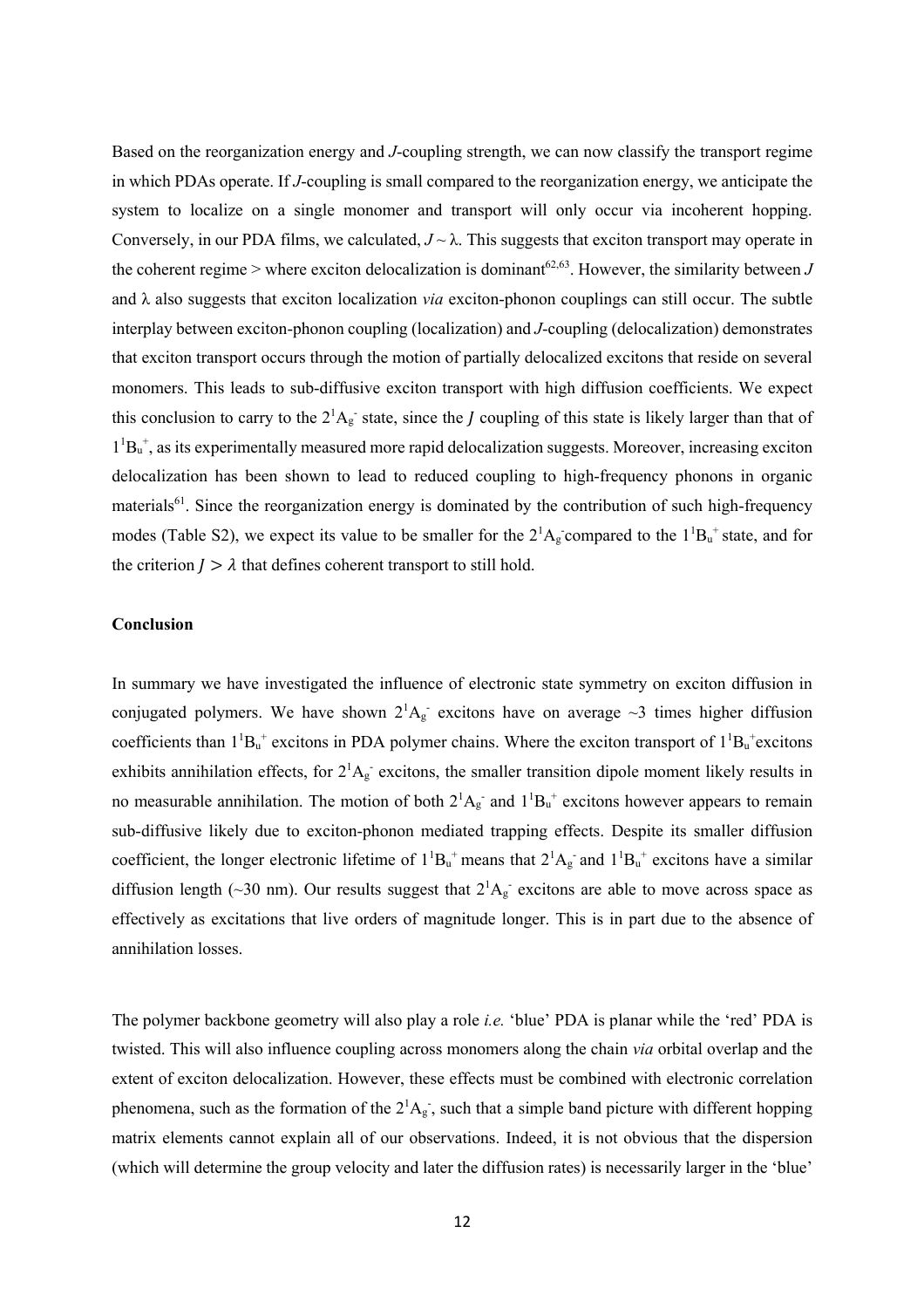PDA, compared to the 'red'. For example, if the  $2^1A_g$  has a strong triplet-pair contribution, as some studies have suggested, one might even imagine that the excitation would spread more slowly, even though the monomers have stronger electronic coupling.

In terms of design rules for organic electronics our results highlight a number of key principles. Firstly, even in highly ordered systems introducing a small amounts of electronic disorder can potentially affect the transport behaviour as evidenced by measurements on PDA crystals of different thickness. Additionally, the results suggest that not only delocalisation (*via* the backbone twist angle) is important in enhancing exciton diffusion but the symmetry of  $S_1$  should be considered when designing new conjugated polymers for exciton transport both in terms of annihilation and diffusion properties. Our results describing the interplay of electron-phonon coupling and *J*-coupling suggest that careful consideration of bonding motifs should be taken such that the contribution of both to transport can be optimised. Finally, although PDA has not found as widespread used in organic electronics as other semiconducting polymers our results with high diffusion coefficients call for a renewed interest in the material.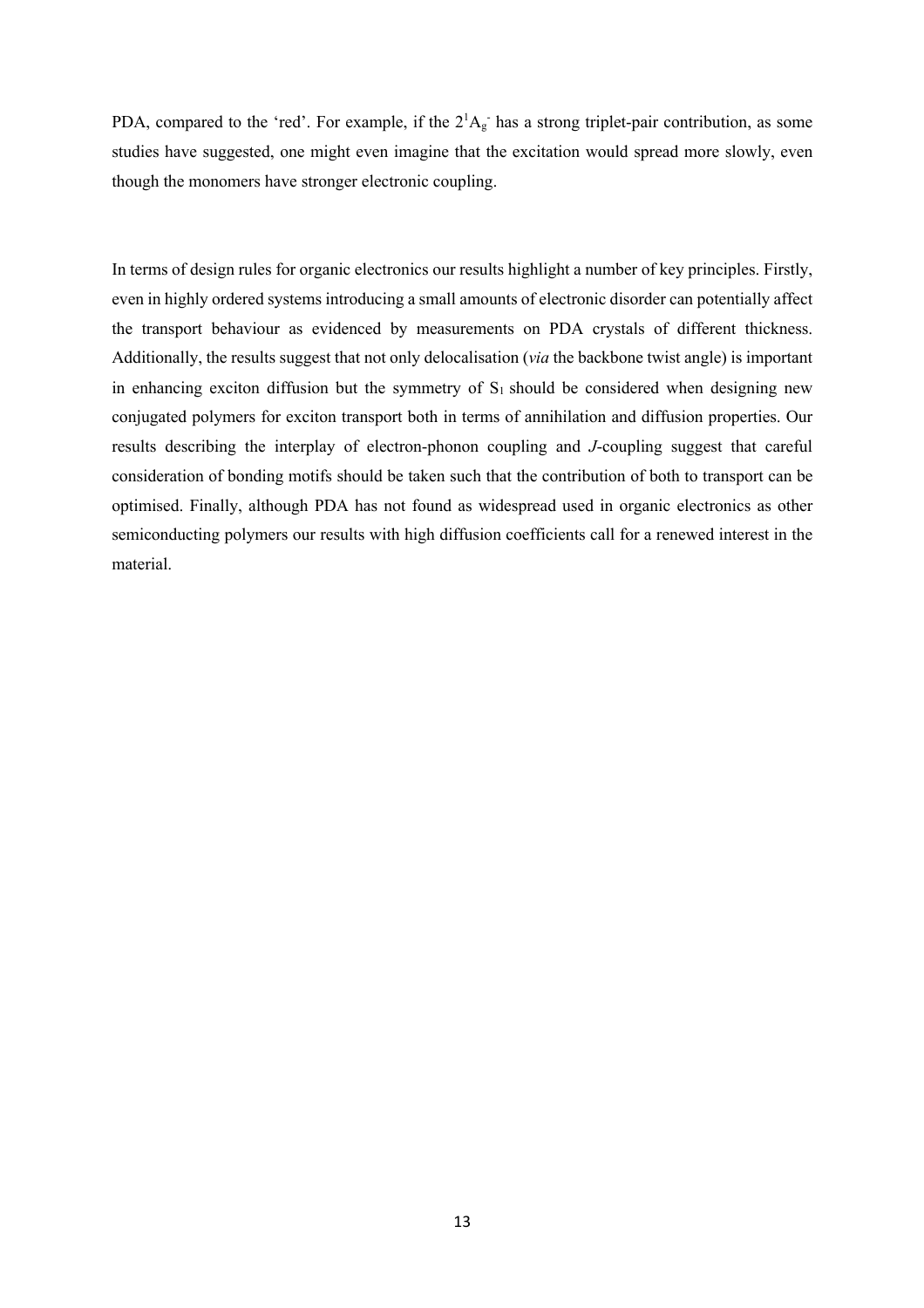#### **Methods**

#### Sample preparation

#### 'Blue' Polydiacetylene

3BCMU (3-methyl-n-butoxy-carbonylmethyl-urethane) diacetylene molecules were synthetized inhouse using the method previously outlined by Se *et al.* and references therein<sup>64</sup>. The synthesis classically consisted of two steps: (i) oxidative coupling of 4-pentyn-1-ol (Hay's method) to produce the 4,6-decadiyn-1,10-diol and then, (ii) reaction of the diol with *n*-butylisocyanate acetate. Note that the source 4-pentyn-1-ol was not synthetized at the laboratory but purchased from Sigma-Aldrich (Merck). Ultrathin single crystals were grown between two coverslips using a melt-processing method. The whole process was systematically carried out under a polarized optical microscope so as to be able to follow and control the sample elaboration: a very small amount of diacetylene powder is placed at one edge of the double-slides assembly; when heating above the melting temperature ( $\sim 65^{\circ}$ C) the liquid diacetylene fills the empty space by capillary action to form a thin liquid film between the two substrates. Rapid cooling leads to the formation of a highly polycrystalline film. The sample is then heated again to around the melting temperature until the melting of all the crystallites took place. When only a few crystal germs remain the sample is cooled again at a very slow cooling rate (typically  $\leq 0.1$ °C/mn) to induce the growth of large single monocrystalline domains from the germs. Typical polymer contents by weight are then in the  $10^{-4}$  -  $10^{-3}$  range. The interchain separation (~100 nm; homogeneous distribution) is obtained from the absorption optical density  $(OD)$  and Beer Law, where  $OD = \frac{\alpha \times l \times c}{2.3}$  where  $\alpha$  is taken as  $\sim 1 \times 10^6$  cm<sup>-1 20</sup> for light polarized parallel to the long axis of the chains and  $l$  (the thickness of the crystal) is  $\sim$  500 nm. The spatial separation between chains is assumed to be significantly large enough that there are negligible inter-chain interactions. X-Ray diffraction $31$ and microscopic optical transmission measurements (SI, S1) also confirm that chains remain linear and highly aligned over macroscopic length scales, again suggesting that inter-chain interactions can be ignored.

### 'Red' Polydiacetylene

To make multi-pulses microscopy possible by limiting scattering of the pump pulse ultra-thin crystalline monodomains of the ('red' PDA:  $3N\phi_2$ ) diacetylene were grown before being slightly polymerized. Large size crystalline regions ( $\sim$  mm<sup>2</sup>) with sub-micronic thicknesses ( $\sim$  100 - 200 nm) are obtained using a melt processing method<sup>65</sup>. A few mg of the purified diacetylene powder are melt (T  $\geq$  80 °C) and the liquid is injected, using capillarity action, in the space between two superimposed microscope coverslips. After rapid cooling the thin liquid film crystallization leads to the formation of a highly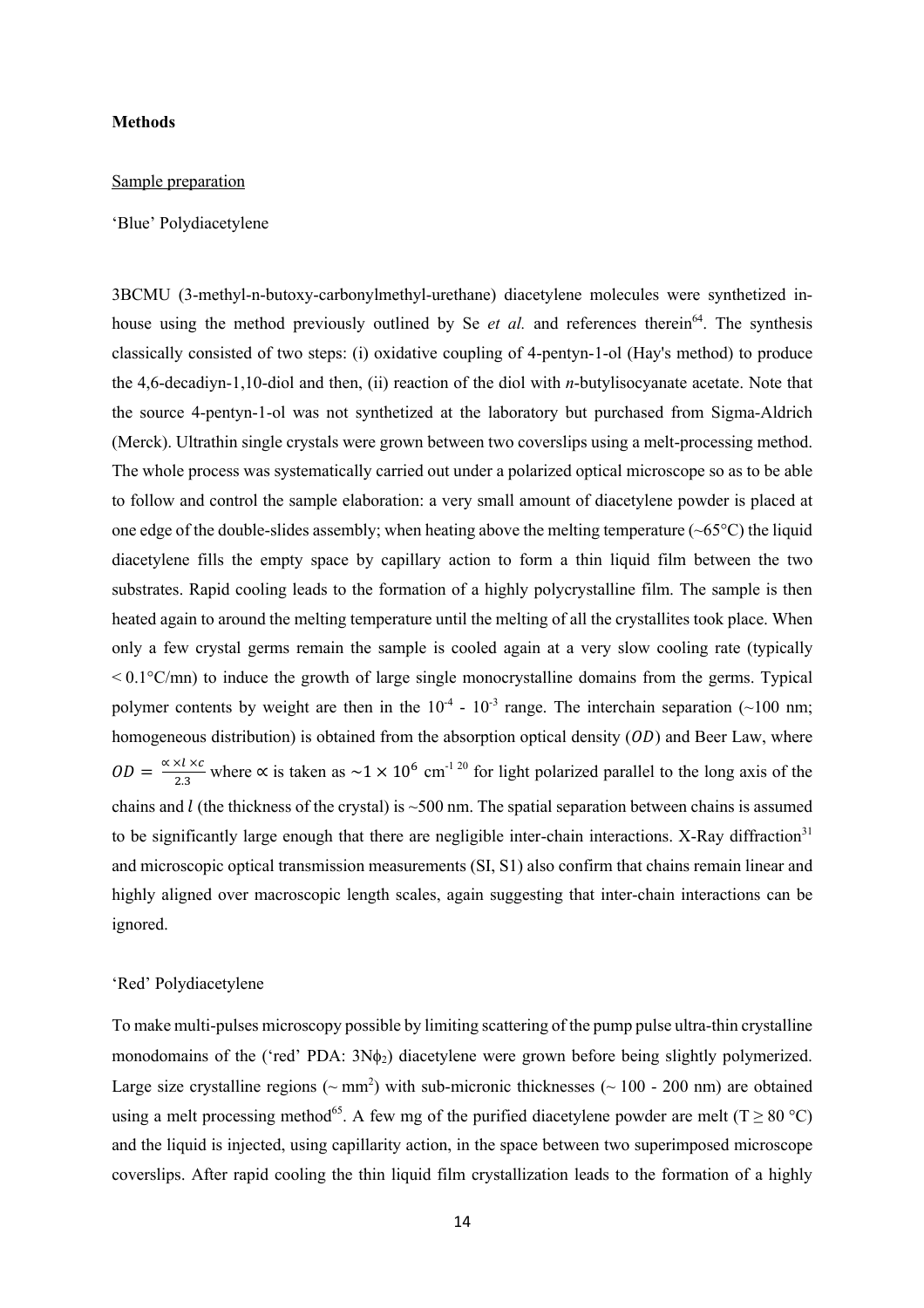polycrystalline structure, being the assembly of microdomains. The sample is then heated again under a polarized optical microscope until almost all the melting takes place but preserving a few single crystal germs. At that point the sample is cooled again at a very slow cooling rate to induce the growth of hundreds of  $\mu$ m – mm scale domains from the germs until room temperature is reached. The (3N $\phi$ <sub>2</sub>) is a highly stable monomer that is characterized by both weak thermal- and weak UV photo- reactivity<sup>27</sup>. Polymer chains are thus generated by exposure to X-ray light in a diffractometer (Rigaku, Smartlab). The polymer content is adjusted by trial and error and kept low enough (typically below 0.1 % in weight) to form a solid solution of isolated polydiacetylene chains inside their diacetylene host crystal.

#### Absorption spectroscopy

Polarised absorption spectroscopy of PDA crystals was performed using a home built setup with a white light source generated by focussing the fundamental of a Yb-based amplified system (PHAROS, Light Conversion) into a 4 mm YAG crystal. The resulting absorption (corrected for the sample substrate) was then collected by imaging with a Silicon photodiode array camera (Entwicklunsbüro Stresing; visible monochromator 550 nm blazed grating).

#### Femtosecond pump-probe spectroscopy

The fs-TA experiments were performed using a Yb-based amplified system (PHAROS, Light Conversion) providing 14.5 W at 1030 nm and 38 kHz repetition rate. The probe beam was generated by focusing a portion of the fundamental in a 4 mm YAG substrate and spanned from 520 nm to 1400 nm. The pump pulses were generated in home-built noncollinear optical parametric amplifiers (NOPAs). The NOPAs output (∼4 to 5 mW) was centred typically between 520 and 560 nm (FWHM  $\sim 65-80$  nm), and pulses were compressed using a chirped mirror and wedge prism (Layerterc) combination to a temporal duration of  $\sim$ 9 fs. Compression was determined by second-harmonic generation frequency-resolved optical gating (SHG-FROG; upper limit) and further confirmed by reference measurements on acetonitrile where the 2200 cm<sup>-1</sup> mode could be resolved. The probe white light was delayed using a computer-controlled piezoelectric translation stage (Physik Instrumente), and a sequence of probe pulses with and without pump was generated using a chopper wheel (Thorlabs) on the pump beam. The pump irradiance was set to a maximum of  $38 \mu$ J/cm<sup>2</sup>. After the sample, the probe pulse was split with a 950 nm dichroic mirror (Thorlabs). The visible part (520–950 nm) was then imaged with a Silicon photodiode array camera (Entwicklunsbüro Stresing; visible monochromator 550 nm blazed grating). The near infrared part was imaged using an InGaAs photodiode array camera (Sensors Unlimited; 1200 nm blazed grating). Measurements were carried out with a time step size of 4 fs out to 2 ps to minimize the exposure time of the sample to the beam. Unless otherwise stated, all measurements were carried out with the probe polarisation set parallel with respect to that of the pump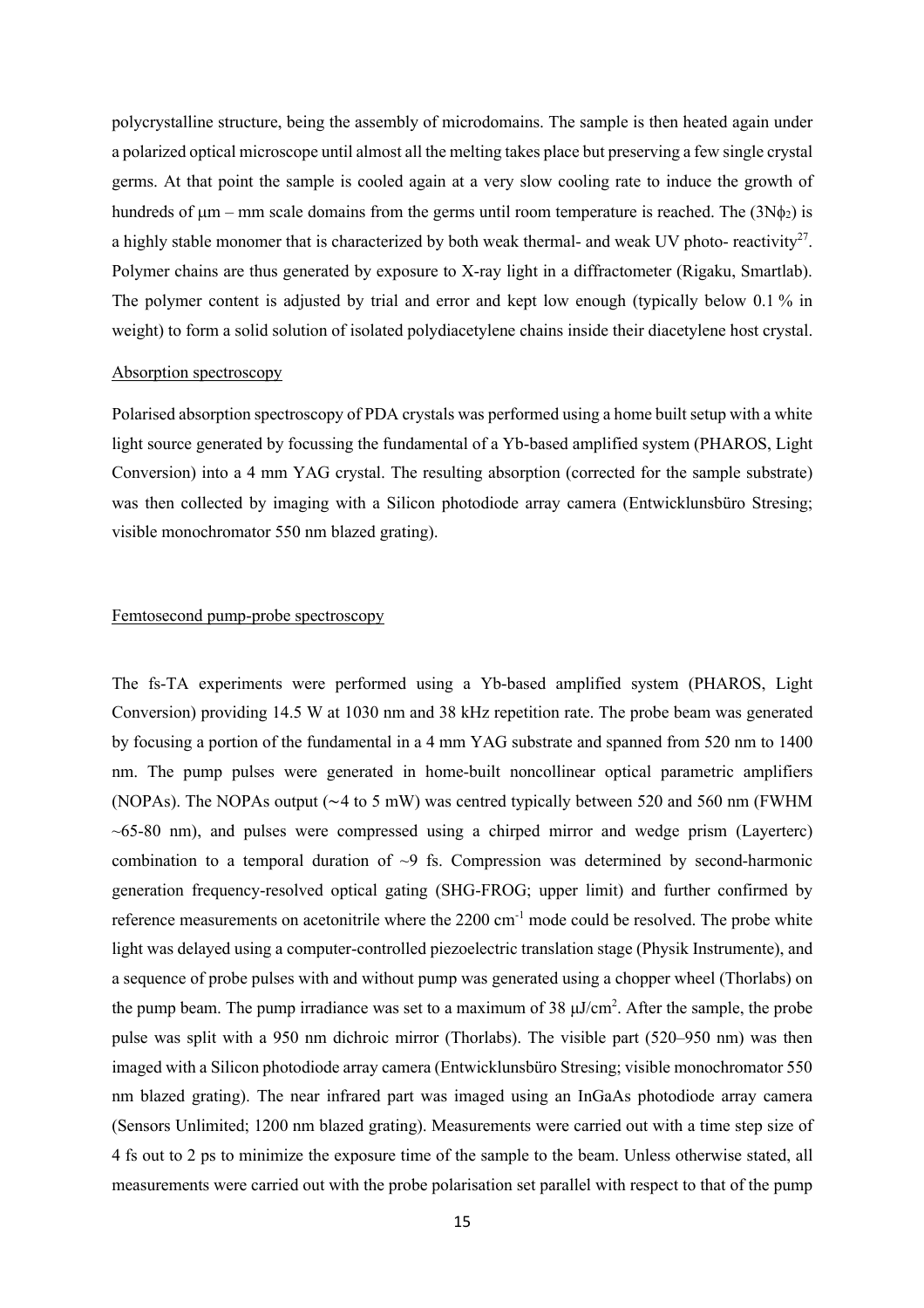(using a half-waveplate; Eksma) and along the PDA chains. The absorption spectrum of samples was measured after each pump-probe sweep to account for any sample degradation.

#### Femtosecond pump-probe microscopy

The femtosecond wide-field detected transient absorption microscope has been described in detail previously.19,35 Briefly, a Yb:KGW amplifier system (LightConversion, Pharos, 5 W, 180 fs, 1030 nm, 200 kHz) was used to seed two white-light stages for pump and probe generation. The pump white-light (3 mm Sapphire) was spectrally adjusted with a 650 nm short-pass filter (FESH650, Thorlabs), and compressed to 10 fs for all optical elements with two pairs of third-order compensated chirped mirrors and a wedge-prism pair (Layertec). Subsequently, the mode of the pump pulse is cleaned by a pinhole before being focused through the objective lens (NA = 1.1, oil immersion) to a spot size of  $\sim$ 340 nm (full-width-half-maximum). The probe white-light (3 mm YAG) was spectrally adjusted to 650 – 900 nm in a home-build fused silica prism filter and compressed to 7 fs with a pair of third-order compensated chirped mirrors and a wedge-prism pair (Venteon) before being free-space focused onto the sample (20 micron Gaussian spot size full-width-half-maximum). The transmitted probe was imaged onto an emCCD (Rolera Thunder, Photometrics) at 55.5 nm/pixel as verified by a resolution target. The frame rate of the camera was set to 30 Hz with an integration time of 11 ms and pump off/on images were generated by a mechanical chopper at a frequency of 15 Hz. For the measurements, we adjusted the pump fluence to achieve initial concentration of carriers per unit length of polymer  $(n_0)$  in the range:  $n_0 = 0.1 - 2$  nm<sup>-1</sup> for all samples.

#### **Supporting Information**

Optical microscopy of PDA, photothermal deflection spectroscopy, TAM modelling methods, pump fluence dependence, annihilation in 'blue' and 'red' PDA, theoretical modelling

#### **Acknowledgements**

We acknowledge financial support from the EPSRC and Winton Program for the Physics of Sustainability. R.P. additionally thanks the EPSRC for a Doctoral Prize Fellowship, Andrew Musser (Cornell University, USA) for useful initial discussions, and Lily Russell-Jones (London School of Economics) and Matthew Storer (London), for support during the preparation of this manuscript. R.P. also thanks Alexander J. Sneyd (Cambridge) for invaluable discussions on annihilation modelling. A.M.A. acknowledges the support of the Engineering and Physical Sciences Research Council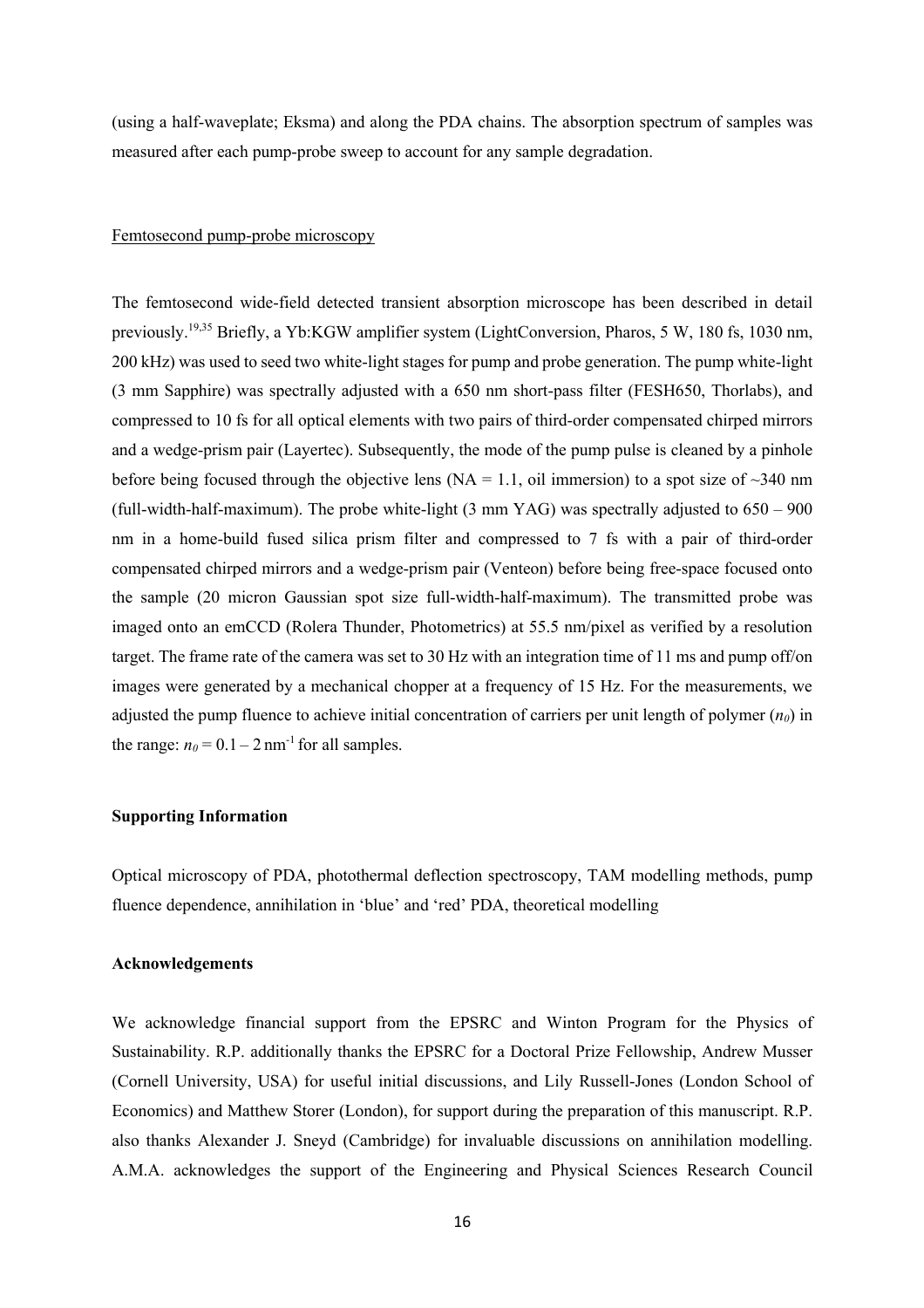(EPSRC) for funding under grant EP/L015552/1. C.S. acknowledges financial support by the Royal Commission of the Exhibition of 1851.

### **Associated Content**

The data associated with this manuscript is freely available at [url to be added in proof].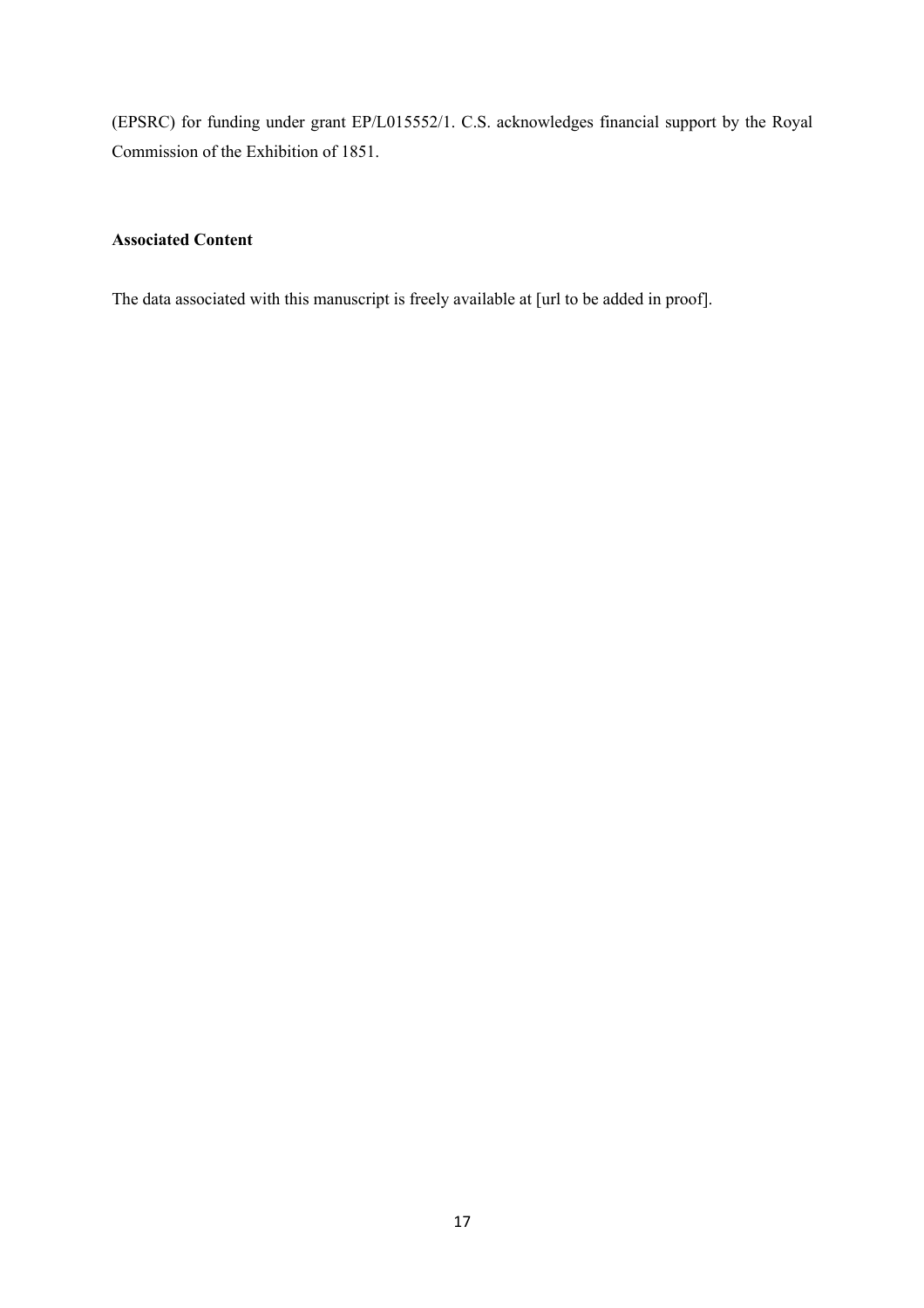#### **References**

- (1) Tamai, Y.; Ohkita, H.; Benten, H.; Ito, S. Exciton Diffusion in Conjugated Polymers: From Fundamental Understanding to Improvement in Photovoltaic Conversion Efficiency. *J. Phys. Chem. Lett.* **2015**, *6* (17), 3417–3428.
- (2) Sirringhaus, H.; Tessler, N.; Friend, R. H. Integrated Optoelectronic Devices Based on Conjugated Polymers. *Science* **1998**, *280* (5370), 1741–1744.
- (3) Ho, P. K. H.; Kim, J. I. S.; Burroughes, J. H.; Becker, H.; Li, S. F. Y.; Brown, T. M.; Cacialli, F.; Friend, R. H. Molecular-Scale Interface Engineering for Polymer Light-Emitting Diodes. *Nature* **2000**, *404*, 481–484.
- (4) Barford, W.; Paiboonvorachat, N. Excitons in Conjugated Polymers: Wavefunctions, Symmetries, and Quantum Numbers. *J. Chem. Phys.* **2008**, *129* (16).
- (5) Barford, W. *Electronic and Optical Properties of Conjugated Polymers*; Oxford University Press, Oxford, 2013.
- (6) Race, A.; Barford, W.; Bursill, R. Density Matrix Renormalization Calculations of the Relaxed Energies and Solitonic Structures of Polydiacetylene. *Phys. Rev. B* **2003**, *67* (24).
- (7) Ren, J.; Peng, Q.; Zhang, X.; Yi, Y.; Shuai, Z. Role of the Dark 2Ag State in Donor–Acceptor Copolymers as a Pathway for Singlet Fission: A DMRG Study. *J. Phys. Chem. Lett.* **2017**, *8* (10), 2175–2181.
- (8) Aryanpour, K.; Dutta, T.; Huynh, U.; Vardeny, Z. V.; Mazumdar, S. Theory of Primary Photoexcitations in Donor-Acceptor Copolymers. *Phys. Rev. Lett.* **2015**, *115*.
- (9) Hu, J.; Xu, K.; Shen, L.; Wu, Q.; He, G.; Wang, J. Y.; Pei, J.; Xia, J.; Sfeir, M. Y. New Insights into the Design of Conjugated Polymers for Intramolecular Singlet Fission. *Nat. Commun.* **2018**, *9* (2999).
- (10) Busby, E.; Xia, J.; Wu, Q.; Low, J. Z.; Song, R.; Miller, J. R.; Zhu, X. Y.; Campos, L. M.; Sfeir, M. Y. A Design Strategy for Intramolecular Singlet Fission Mediated by Charge-Transfer States in Donor-Acceptor Organic Materials. *Nat. Mater.* **2015**, *14*.
- (11) Laquai, F.; Park, Y. S.; Kim, J. J.; Basché, T. Excitation Energy Transfer in Organic Materials: From Fundamentals to Optoelectronic Devices. *Macromol. Rapid Commun.* **2009**, *30* (14), 1203–1231.
- (12) Markov, D. E.; Amsterdam, E.; Blom, P. W. M.; Sieval, A. B.; Hummelen, J. C. Accurate Measurement of the Exciton Diffusion Length in a Conjugated Polymer Using a Heterostructure with a Side-Chain Cross-Linked Fullerene Layer. *J. Phys. Chem. A* **2005**, *109* (24), 5266–5274.
- (13) Gaab, K. M.; Bardeen, C. J. Anomalous Exciton Diffusion in the Conjugated Polymer MEH-PPV Measured Using a Three-Pulse Pump-Dump-Probe Anisotropy Experiment. *J. Phys.*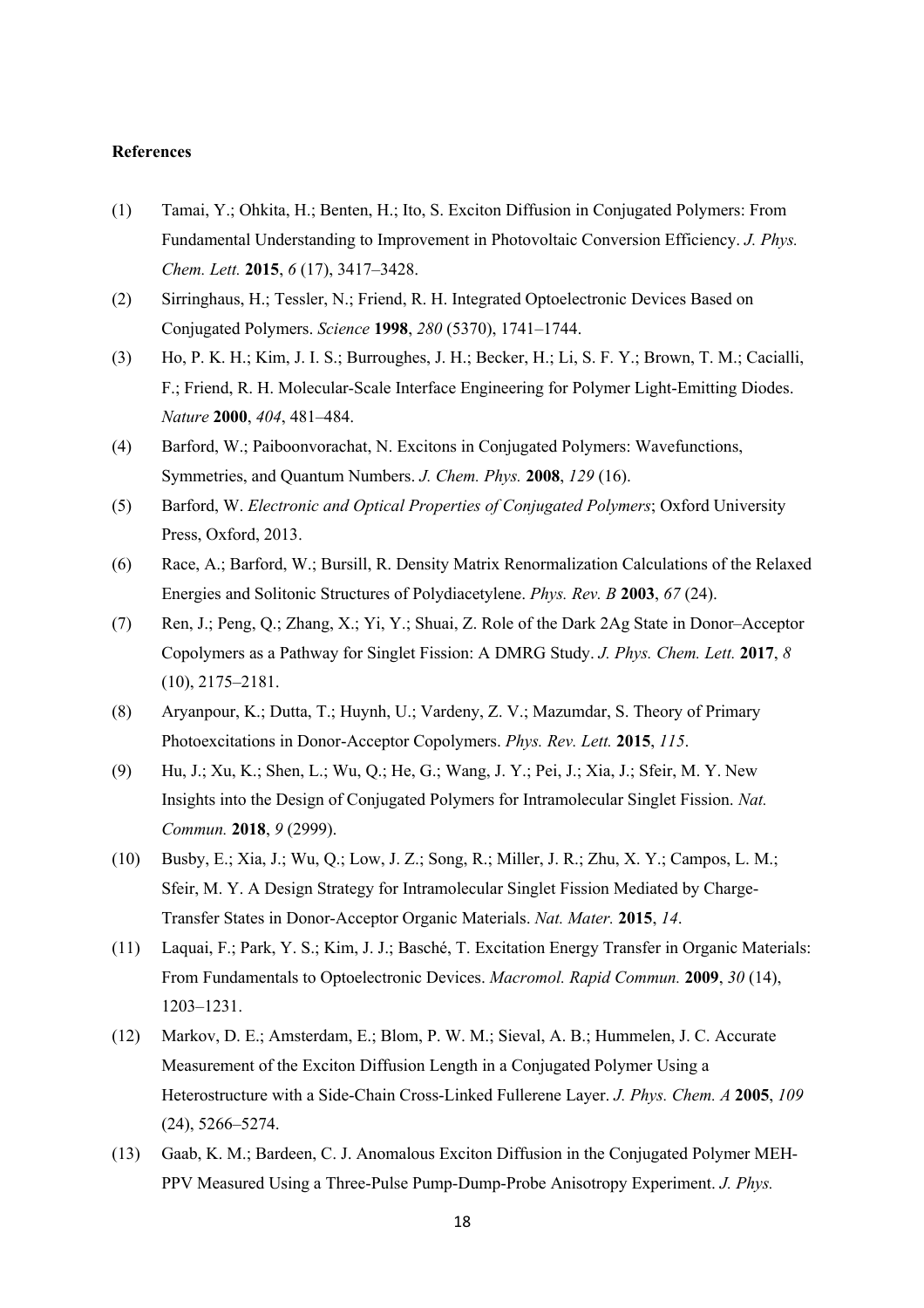*Chem. A* **2004**, *108*, 10801– 10806.

- (14) Cirera, B.; Sánchez-Grande, A.; de la Torre, B.; Santos, J.; Edalatmanesh, S.; Rodríguez-Sánchez, E.; Lauwaet, K.; Mallada, B.; Zbořil, R.; Miranda, R.; et al. Tailoring Topological Order and π-Conjugation to Engineer Quasi-Metallic Polymers. *Nat. Nanotechnol.* **2020**.
- (15) Toussaint, J. M.; Meyers, F.; Bredas, J. L. Linear Polyenes: The Interplay between Electronic Structure, Geometric Structure, and Nonlinear Optical Properties. In *Conjugated Polymeric Materials: Opportunities in Electronics, Optoelectronics, and Molecular Electronics*, Springer, Mons, 1990.
- (16) Zhu, T.; Huang, L. Exciton Transport in Singlet Fission Materials: A New Hare and Tortoise Story. *J. Phys. Chem. Lett.* **2018**, *9* (22), 6502–6510.
- (17) Schnedermann, C.; Sung, J.; Pandya, R.; Verma, S. D.; Chen, R. Y. S.; Gauriot, N.; Bretscher, H. M.; Kukura, P.; Rao, A. Ultrafast Tracking of Exciton and Charge Carrier Transport in Optoelectronic Materials on the Nanometer Scale. *J. Phys. Chem. Lett.* **2019**, *10* (21), 6727– 6733.
- (18) Pandya, R.; Chen, Y. S.; Gu, Q.; Sung, J.; Schnedermann, C. Ojambati, O. S.; Chikkaraddy, R.; Gorman, J.; Jacucci, G.; Onelli, O. D.; Willhammar, T.; et al. Ultrafast Long-Range Energy Transport via Light-Matter Coupling in Organic Semiconductor Films. *arXiv:1909.03220*.
- (19) Sung, J.; Schnedermann, C.; Ni, L.; Sadhanala, A.; Chen, R. Y. S.; Cho, C.; Priest, L.; Lim, J. M.; Kim, H.-K.; Monserrat, B.; et al. Long-Range Ballistic Propagation of Carriers in Methylammonium Lead Iodide Perovskite Thin Films. *Nat. Phys.* **2019**, *16*, 171–176.
- (20) Schott, M. The Colors of Polydiacetylenes: A Commentary. *J. Phys. Chem. B* **2006**, *110* (32), 15864–15868.
- (21) Lee, S.; Kim, J. Y.; Chen, X.; Yoon, J. Recent Progress in Stimuli-Induced Polydiacetylenes for Sensing Temperature, Chemical and Biological Targets. *Chem. Commun.* **2016**, *52*, 9178- 9196
- (22) Dobisz, E. A.; Marrian, C. R. K.; Colton, R. J. High Resolution Electron Beam Lithography with a Polydiacetylene Negative Resist at 50 KV. *J. Appl. Phys.* **1991**.
- (23) Pootrakulchote, N.; Reanprayoon, C.; Gasiorowski, J.; Sariciftci, N. S.; Thamyongkit, P. A Polydiacetylene-Nested Porphyrin Conjugate for Dye-Sensitized Solar Cells. *New J. Chem.* **2015**, *39,* 9228-9233
- (24) Dubas, A. L.; Tameev, A. R.; Zvyagina, A. I.; Ezhov, A. A.; Ivanov, V. K.; König, B.; Arslanov, V. V.; Gribkova, O. L.; Kalinina, M. A. Ultrathin Polydiacetylene-Based Synergetic Composites with Plasmon-Enhanced Photoelectric Properties. *ACS Appl. Mater. Interfaces* **2017**, *9*, (50), 43838–43845
- (25) Busby, E.; Xia, J.; Low, J. Z.; Wu, Q.; Hoy, J.; Campos, L. M.; Sfeir, M. Y. Fast Singlet Exciton Decay in Push-Pull Molecules Containing Oxidized Thiophenes. *J. Phys. Chem. B* **2015**, *119* (24), 7644–7650.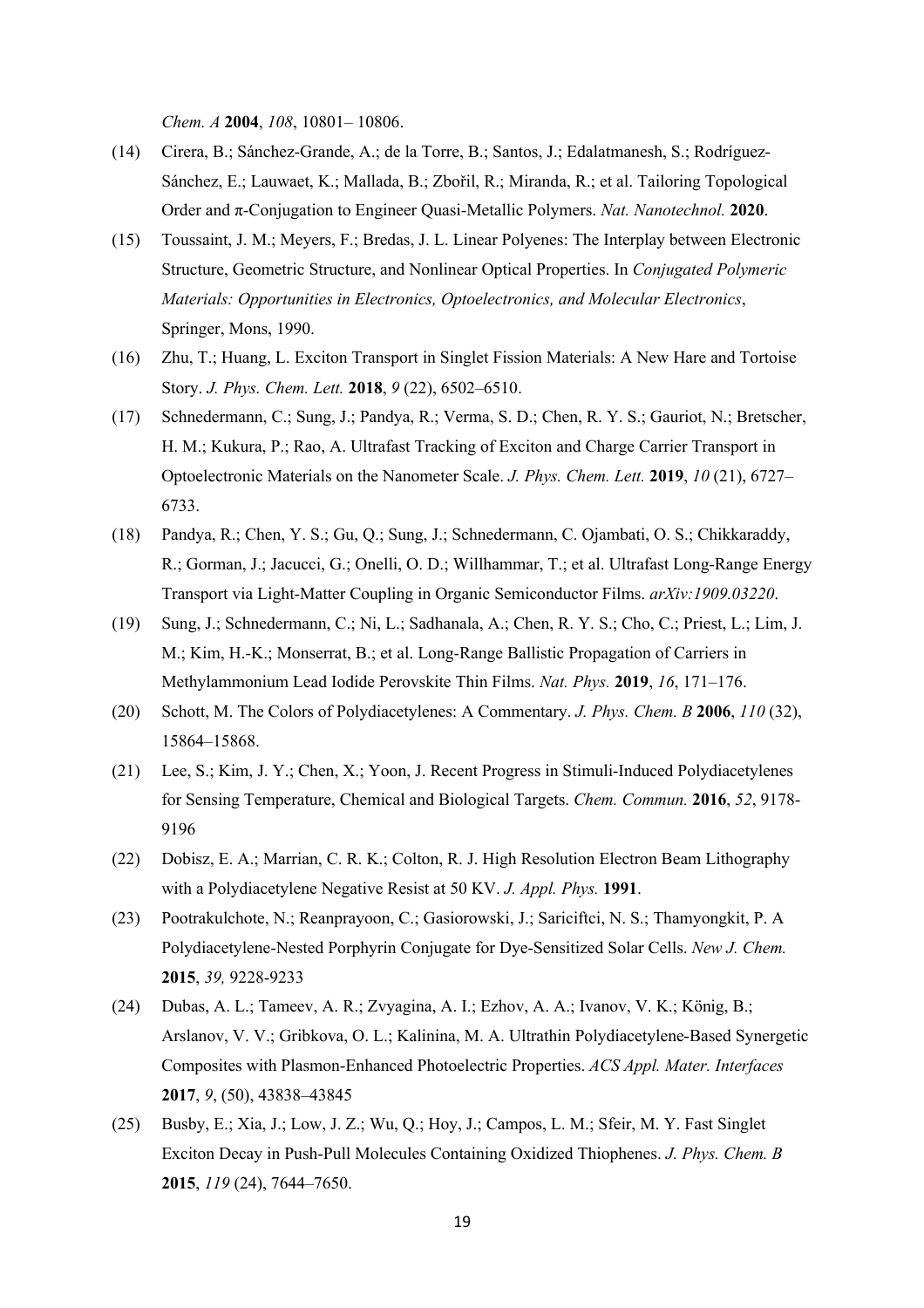- (26) Buckup, T.; Weigel, A.; Hauer, J.; Motzkus, M. Ultrafast Multiphoton Transient Absorption of β-Carotene. *Chem. Phys.* **2010**, *373* (1–2), 38–44.
- (27) Al Choueiry, A.; Barisien, T.; Holcman, J.; Legrand, L.; Schott, M.; Weiser, G.; Balog, M.; Deschamps, J.; Dutremez, S. G.; Filhol, J. S. Twisted Polydiacetylene Quantum Wire: Influence of Conformation on Excitons in Polymeric Quasi-One-Dimensional Systems. *Phys. Rev. B - Condens. Matter Mater. Phys.* **2010**, *81*.
- (28) Holcman, J.; Al Choueiry, A.; Enderlin, A.; Hameau, S.; Barisien, T.; Legrand, L. Coherent Control of the Optical Emission in a Single Organic Quantum Wire. *Nano Lett.* **2011**, *11* (10), 4496–4502.
- (29) Dubin, F.; Melet, R.; Barisien, T.; Grousson, R.; Legrand, L.; Schott, M.; Voliotis, V. Macroscopic Coherence of a Single Exciton State in an Organic Quantum Wire. *Nat. Phys.* **2006**, *2* (1), 32.
- (30) Liebel, M.; Kukura, P. Broad-Band Impulsive Vibrational Spectroscopy of Excited Electronic States in the Time Domain. *J. Phys. Chem. Lett.* **2013**, *4* (8), 1358–1364.
- (31) Pandya, R.; Gu, Q.; Cheminal, A.; Chen, R. Y. S.; Booker, E. P.; Soucek, R.; Schott, M.; Legrand, L.; Mathevet, F.; Greenham, N. C.; et al. Optical Projection and Spatial Separation of Spin Entangled Triplet-Pairs from the S1 (2<sup>1</sup>A<sub>g</sub><sup>-</sup>) State of Pi-Conjugated Systems. *Chem.* **2020**, *6*, (10), 2826-2851
- (32) Kraabel, B.; Joffre, M.; Lapersonne-Meyer, C.; Schott, M. Singlet Exciton Relaxation in Isolated Polydiacetylene Chains Studied by Sub-Picosecond Pump-Probe Experiments. *Phys. Rev. B* **1998**, *58* (23).
- (33) Kraabel, B.; Hulin, D.; Aslangul, C.; Lapersonne-Meyer, C.; Schott, M. Triplet Exciton Generation, Transport and Relaxation in Isolated Polydiacetylene Chains: Subpicosecond Pump-Probe Experiments. *Chem. Phys.* **1998**, *227* (2), 83–98.
- (34) Buckup, T.; Savolainen, J.; Wohlleben, W.; Herek, J. L.; Hashimoto, H.; Correia, R. R. B.; Motzkus, M. Pump-Probe and Pump-Deplete-Probe Spectroscopies on Carotenoids with  $N =$ 9-15 Conjugated Bonds. *J. Chem. Phys.* **2006**, *125* (194505).
- (35) Pandya, R.; Chen, R. Y. S.; Gu, Q.; Gorman, J.; Auras, F.; Sung, J.; Friend, R.; Kukura, P.; Schnedermann, C.; Rao, A. Femtosecond Transient Absorption Microscopy of Singlet Exciton Motion in Side-Chain Engineered Perylene-Diimide Thin Films. *J. Phys. Chem. A* **2020**, *124* (13), 2721–2730.
- (36) Crank, J. *The Mathematics of Diffusion*; Oxford University Press, 1956.
- (37) Zhai, Y.; Sheng, C.; Vardeny, Z. V. Singlet Fission of Hot Excitons in  $\pi$ -Conjugated Polymers. *Philos. Trans. R. Soc. A Math. Phys. Eng. Sci.* **2015**, *373* (2044).
- (38) Ondarse-Alvarez, D.; Nelson, T.; Lupton, J. M.; Tretiak, S.; Fernandez-Alberti, S. Let Digons Be Bygones: The Fate of Excitons in Curved π-Systems. *J. Phys. Chem. Lett.* **2018**, *9*, (24), 7123–7129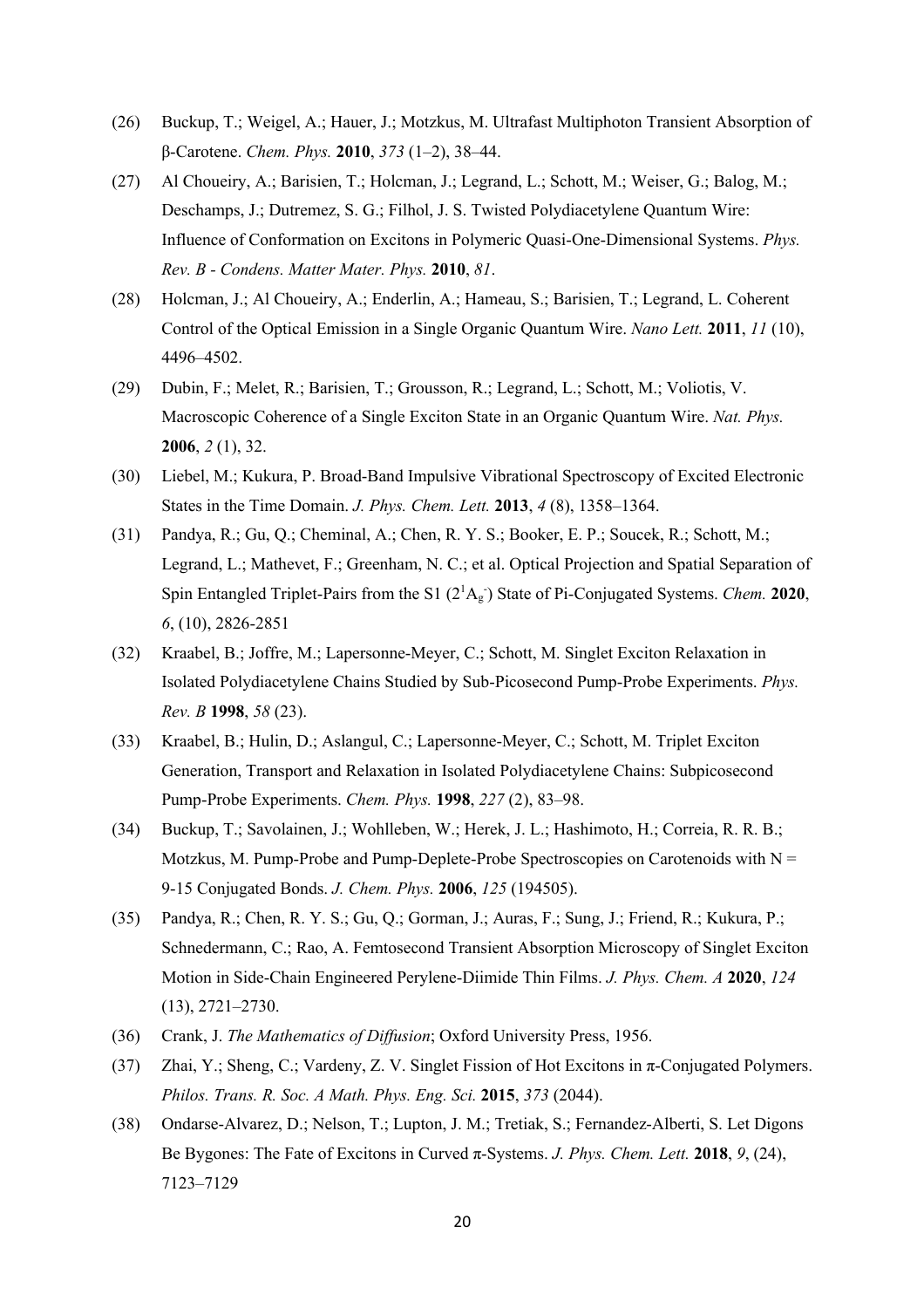- (39) Sariciftci, N. S. *Primary Photoexcitations in Conjugated Polymers: Molecular Exciton Versus Semiconductor Band Model*, World Scientific, Singapore, 1998.
- (40) Giannini, S.; Ziogos, O. G.; Carof, A.; Ellis, M.; Blumberger, J. Flickering Polarons Extending over Ten Nanometres Mediate Charge Transport in High‐Mobility Organic Crystals. *Adv. Theory Simulations* **2020**, *3*, (9) 2000093
- (41) Tempelaar, R.; Jansen, T. L. C.; Knoester, J. Exciton-Exciton Annihilation Is Coherently Suppressed in H-Aggregates, but Not in J-Aggregates. *J. Phys. Chem. Lett.* **2017**, *8*, (24), 6113–6117
- (42) Ryzhov, I. V.; Kozlov, G. G.; Malyshev, V. A.; Knoester, J. Low-Temperature Kinetics of Exciton-Exciton Annihilation of Weakly Localized One-Dimensional Frenkel Excitons. *J. Chem. Phys.* **2001**. *114*, 5322
- (43) Scheblykin, I. G.; Sliusarenko, O. Y.; Lepnev, L. S.; Vitukhnovsky, A. G.; Van Auweraer, M. Der. Strong Nonmonotonous Temperature Dependence of Exciton Migration Rate in J Aggregates at Temperatures from 5 to 300 K. *J. Phys. Chem. B* **2000**, *104*, (47), 10949–10951
- (44) Deng, S.; Shi, E.; Yuan, L.; Jin, L.; Dou, L.; Huang, L. Long-Range Exciton Transport and Slow Annihilation in Two-Dimensional Hybrid Perovskites. *Nat. Commun.* **2020**, (11), 664
- (45) Sneyd, A.; Fukui, T.; Palecek, D.; Prodhan, Suryoday Wagner, I.; Zhang, Y.; MacFarlane, Liam R. Sung, J.; Andaji-Garmaroudi, Z.; Garcia-Hernandez, J. D.; Wagner, I.; Whittell, G. R.; et al. Highly Efficient Exciton Transport via Transient Delocalization in Films of Poly(3- Hexylthiophene) Nanofibers Prepared by Seeded Growth. arXiv:2009.05989 **2020**.
- (46) Sun, D.; Rao, Y.; Reider, G. A.; Chen, G.; You, Y.; Brézin, L.; Harutyunyan, A. R.; Heinz, T. F. Observation of Rapid Exciton-Exciton Annihilation in Monolayer Molybdenum Disulfide. *Nano Lett.* **2014**, *14,* (10), 5625–5629
- (47) Surrente, A.; Mitioglu, A. A.; Galkowski, K.; Klopotowski, L.; Tabis, W.; Vignolle, B.; Maude, D. K.; Plochocka, P. Onset of Exciton-Exciton Annihilation in Single-Layer Black Phosphorus. *Phys. Rev. B* **2016**. *94*, 075425
- (48) Delport, G.; Chehade, G.; Lédeé, F.; Diab, H.; Milesi-Brault, C.; Trippé-Allard, G.; Even, J.; Lauret, J. S.; Deleporte, E.; Garrot, D. Exciton-Exciton Annihilation in Two-Dimensional Halide Perovskites at Room Temperature. *J. Phys. Chem. Lett.* **2019**, *10*, (17), 5153–5159
- (49) Brabec, C. J.; Johansson, H.; Cravino, A.; Sariciftci, N. S.; Comoretto, D.; Dellepiane, G.; Moggio, I. The Spin Signature of Charged Photoexcitations in Carbazolyl Substituted Polydiacetylene. *J. Chem. Phys.* **1999**, *111*, 10354
- (50) Sariciftci, N. S.; Kraabel, B.; Lee, C. H.; Pakbaz, K.; Heeger, A. J.; Sandman, D. J. Absence of Photoinduced Electron Transfer from the Excitonic Electron-Hole Bound State in Polydiacetylene Conjugated Polymers. *Phys. Rev. B* **1994**, *50*.
- (51) Spagnoli, S.; Berrehar, J.; Fave, J. L.; Schott, M. Temperature Dependence of Spectroscopic Properties of Isolated Polydiacetylene Chains Strained by Their Monomer Single Crystal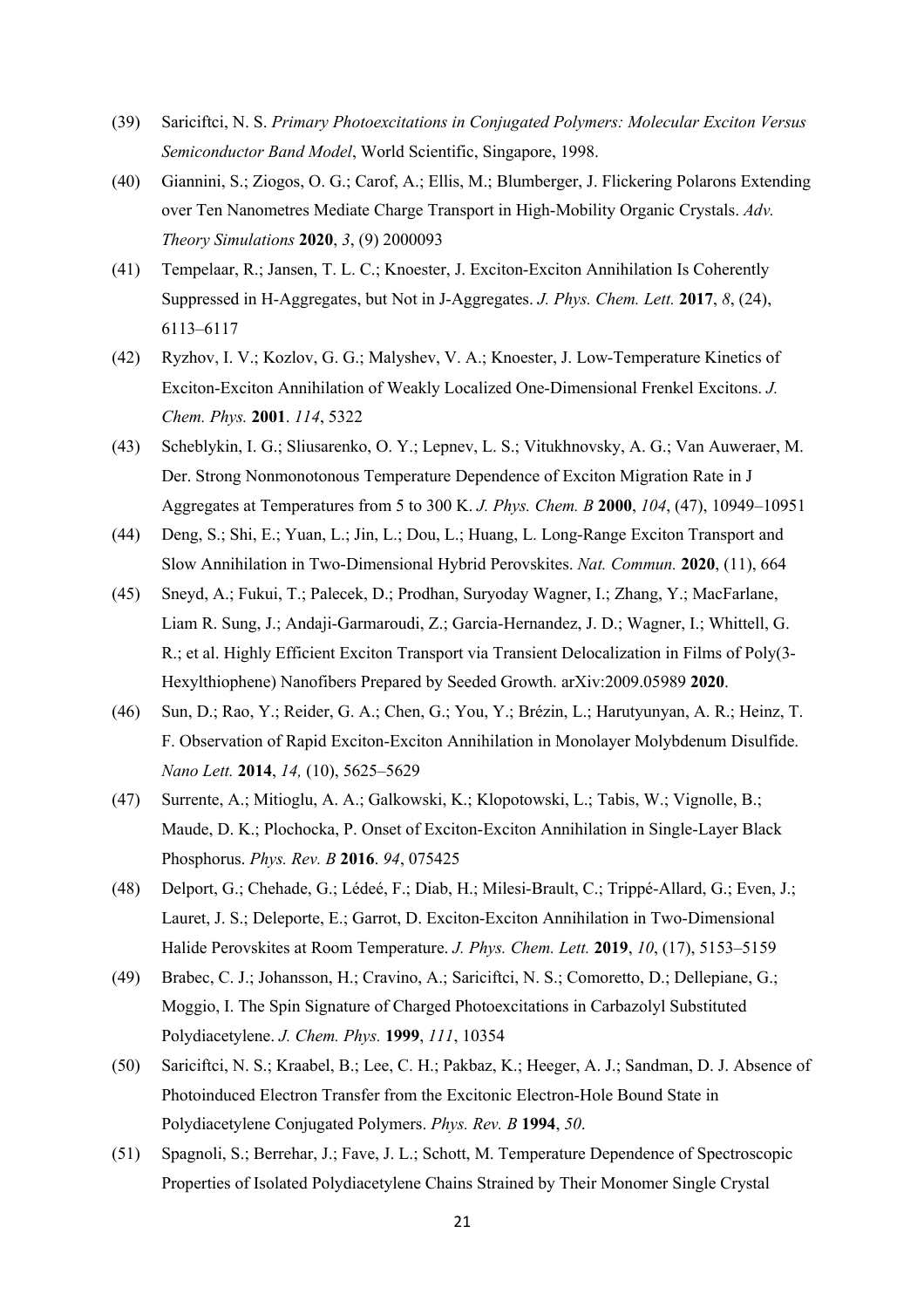Matrix. *Chem. Phys.* **2007**, *333* (2), 254–264.

- (52) Vlaming, S. M.; Malyshev, V. A.; Eisfeld, A.; Knoester, J. Subdiffusive Exciton Motion in Systems with Heavy-Tailed Disorder. *J. Chem. Phys.* **2013**. *138*, 214316
- (53) Alvertis, A. M.; Pandya, R.; Quarti, C.; Legrand, L.; Barisien, T.; Monserrat, B.; Musser, A. J.; Rao, A.; Chin, A. W.; Beljonne, D. First Principles Modeling of Exciton-Polaritons in Polydiacetylene Chains. *J. Chem. Phys.* **2020**, *153*, 084103.
- (54) Rohlfing, M.; Louie, S. G. Electron-Hole Excitations and Optical Spectra from First Principles. *Phys. Rev. B* **2000**. *62*, 4927
- (55) Refaely-Abramson, S.; Da Jornada, F. H.; Louie, S. G.; Neaton, J. B. Origins of Singlet Fission in Solid Pentacene from an Ab Initio Green's Function Approach. *Phys. Rev. Lett.* **2017**, *119* (26), 1–6.
- (56) Lanzani, G.; Cerullo, G.; Silvestri, S. De; Comoretto, D.; Musso, G.; Dellepiane, G. Triplet-Exciton Generation Mechanism in a New Soluble (Red-Phase) Polydiacetylene. *Phys. Rev. Lett.* **2001**, *87* (187402).
- (57) Beljonne, D.; Shuai, Z.; Pourtois, G.; Bredas, J. L. Spin-Orbit Coupling and Intersystem Crossing in Conjugated Polymers: A Configuration Interaction Description. *J. Phys. Chem. A* **2001**, *105* (15), 3899–3907.
- (58) Lunt, R. R.; Giebink, N. C.; Belak, A. A.; Benziger, J. B.; Forrest, S. R. Exciton Diffusion Lengths of Organic Semiconductor Thin Films Measured by Spectrally Resolved Photoluminescence Quenching. *J. Appl. Phys.* **2009**, *105*.
- (59) Mikhnenko, O. V.; Blom, P. W. M.; Nguyen, T. Q. Exciton Diffusion in Organic Semiconductors. *Energy Environ. Sci.* **2015**, *8*, 1867–1888.
- (60) Kivelson, S.; Heeger, A. J. First-Order Transition to a Metallic State in Polyacetylene: A Strong-Coupling Polaronic Metal. *Phys. Rev. Lett.* **1985**, *55* (3), 308–311.
- (61) Alvertis, A. M.; Pandya, R.; Muscarella, L. A.; Sawhney, N.; Nguyen, M.; Ehrler, B.; Rao, A.; Friend, R. H.; Chin, A. W.; Monserrat, B. Impact of Exciton Delocalization on Exciton-Vibration Interactions in Organic Semiconductors. *Phys. Rev. B* **2020**, *102*, 081122(R).
- (62) Aragó, J.; Troisi, A. Regimes of Exciton Transport in Molecular Crystals in the Presence of Dynamic Disorder. *Adv. Funct. Mater.* **2016**. *26*, (14)
- (63) Aragó, J.; Troisi, A. Dynamics of the Excitonic Coupling in Organic Crystals. *Phys. Rev. Lett.* **2015**, *114* (2), 1–5.
- (64) Kazunori, S.; Ohnuma, H.; Kotaka, T. Urethane Substituted Polydiacetylene: Synthesis and Characterization of Poly[4,6-Decadiyn-1,10-Diol-Bis(n-Butoxy-Carbonyl-Methyl-Urethane)]. *Polym. J.* **1982**, *14*, 895–905.
- (65) Ribierre, J.-C.; Li, Z.; Lacaze, E.; Heinrich, B.; Mery, S.; Sleczkowski, P.; Xiao, Y.; Zaborova, E.; Fages, F.; D'Aleo, A.; et al. A Solvent-Free and Vacuum-Free Melt-Processing Method to Fabricate Organic Semiconducting Layers with Large Crystal Size for Organic Electronic